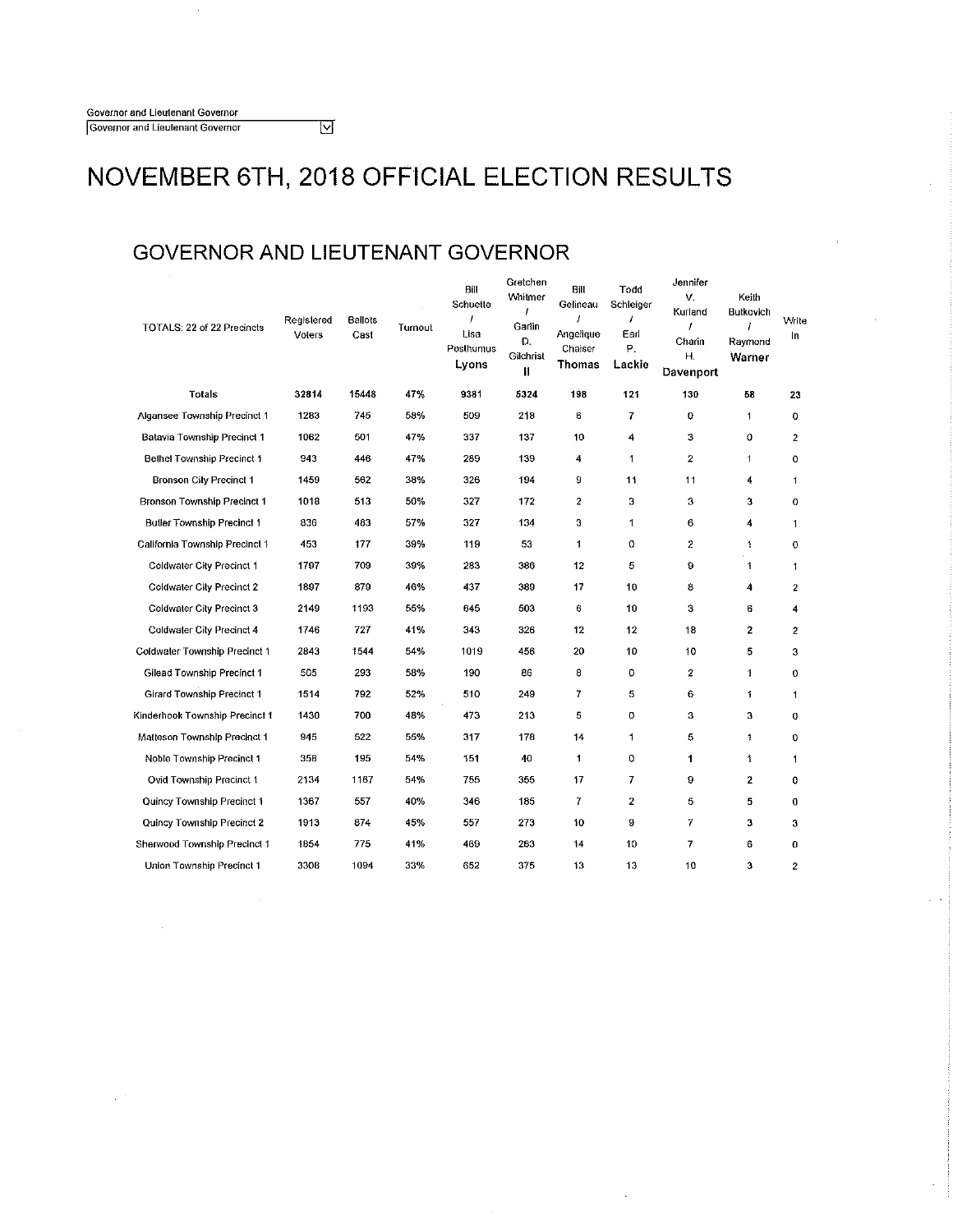| Secretary of State |  |
|--------------------|--|
| Secretary of State |  |

### **SECRETARY OF STATE**

| TOTALS: 22 of 22 Precincts        | Registered<br>Voters | <b>Ballots</b><br>Cast | Turnout | Mary<br>Treder<br>Lang | Jocelyn<br>Benson | Gregory<br>Scott<br>Stempfle | Robert<br>Gale | Write<br>In.   |
|-----------------------------------|----------------------|------------------------|---------|------------------------|-------------------|------------------------------|----------------|----------------|
| Totals                            | 32814                | 15448                  | 47%     | 9421                   | 5005              | 305                          | 271            | 30             |
| Algansee Township Precinct 1      | 1283                 | 745                    | 58%     | 503                    | 202               | e                            | 12             | $\overline{2}$ |
| Batavia Township Precinct 1       | 1062                 | 501                    | 47%     | 341                    | 126               | 8                            | 12             | $\overline{2}$ |
| Bethel Township Precinct 1        | 943                  | 446                    | 47%     | 287                    | 132               | 6                            | 5              | 0              |
| Bronson City Precinct 1           | 1459                 | 562                    | 38%     | 317                    | 191               | 17                           | 24             | 1              |
| Bronson Township Precinct 1       | 1018                 | 513                    | 50%     | 321                    | 157               | 6                            | 13             | 1              |
| <b>Butler Township Precinct 1</b> | 836                  | 483                    | 57%     | 326                    | 128               | 8                            | 12             | 1              |
| California Township Precinct 1    | 453                  | 177                    | 39%     | 117                    | 52                | 4                            | 2              | 0              |
| Coldwater City Precinct 1         | 1797                 | 709                    | 39%     | 285                    | 376               | 17                           | 15             | 0              |
| Coldwater City Precinct 2         | 1897                 | 879                    | 46%     | 445                    | 367               | 28                           | 18             | з              |
| Coldwater City Precinct 3         | 2149                 | 1193                   | 55%     | 675                    | 466               | 15                           | 8              | 4              |
| Coldwater City Precinct 4         | 1746                 | 727                    | 41%     | 340                    | 324               | 20                           | 17             | 4              |
| Coldwater Township Precinct 1     | 2843                 | 1544                   | 54%     | 1026                   | 410               | 30                           | 23             | 2              |
| Gilead Township Precinct 1        | 505                  | 293                    | 58%     | 190                    | 83                | 4                            | 1              | 1              |
| Girard Township Precinct 1        | 1514                 | 792                    | 52%     | 506                    | 234               | 16                           | 10             | 1              |
| Kinderhook Township Precinct 1    | 1430                 | 700                    | 48%     | 472                    | 190               | 12                           | 9              | 0              |
| Matteson Township Precinct 1      | 945                  | 522                    | 55%     | 322                    | 169               | 17                           | 4              | 0              |
| Noble Township Precinct 1         | 358                  | 195                    | 54%     | 153                    | 35                | з                            | $\mathbf{1}$   | 1              |
| Ovid Township Precinct 1          | 2134                 | 1167                   | 54%     | 769                    | 328               | 17                           | 17             | 0              |
| Quincy Township Precinct 1        | 1367                 | 557                    | 40%     | 358                    | 166               | 9                            | 7              | 0              |
| Quincy Township Precinct 2        | 1913                 | 874                    | 45%     | 569                    | 255               | 16                           | 11             | 2              |
| Sherwood Township Precinct 1      | 1854                 | 775                    | 41%     | 464                    | 258               | 17                           | 20             | 0              |
| Union Township Precinct 1         | 3308                 | 1094                   | 33%     | 635                    | 356               | 26                           | 30             | 5              |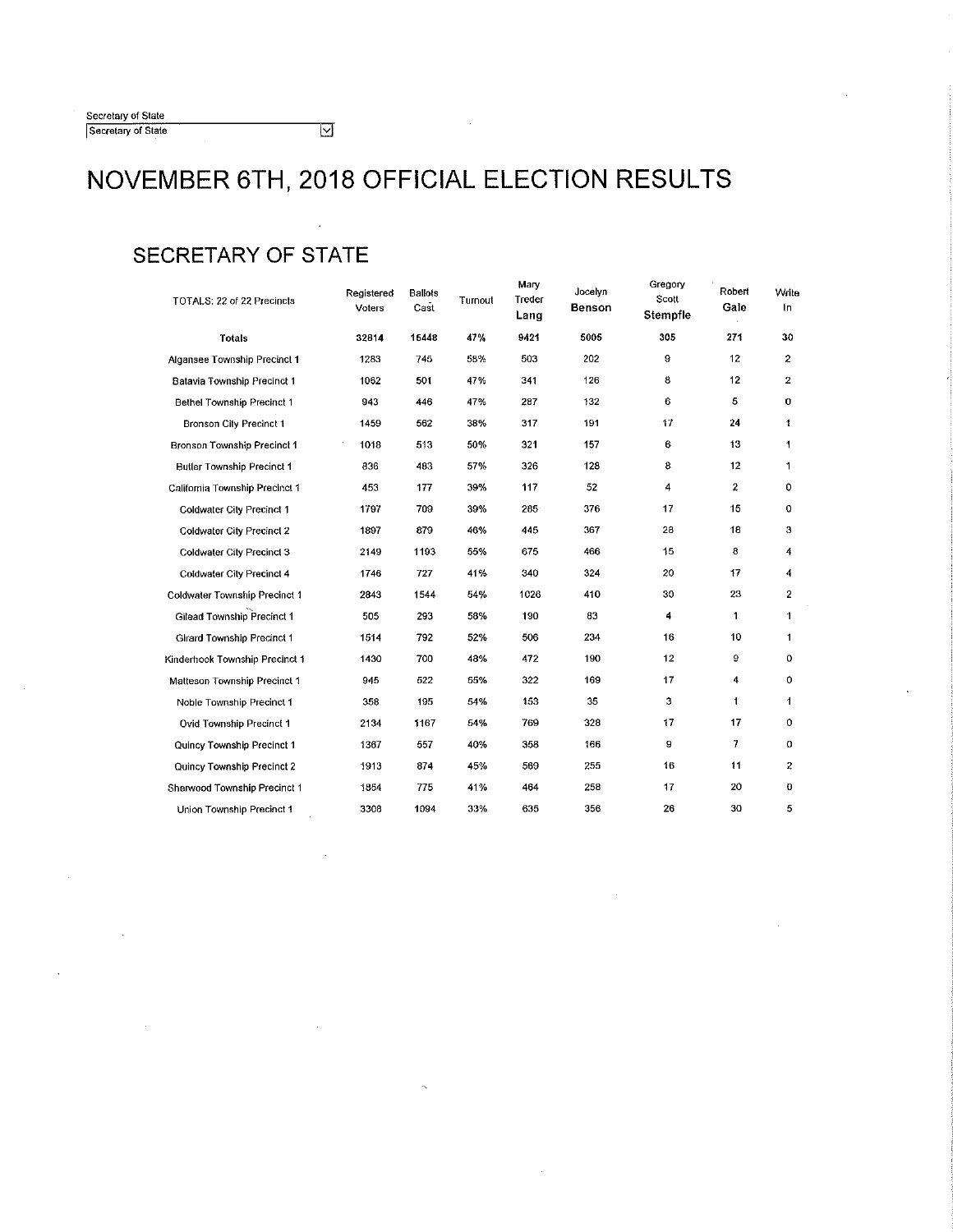| <b>Altorney General</b> |  |
|-------------------------|--|
| Attorney General        |  |

 $\overline{\boxtimes}$ 

### **ATTORNEY GENERAL**

 $\bar{z}$ 

 $\hat{\phi}$ 

| TOTALS: 22 of 22 Precincts        | Registered<br>Voters | <b>Ballots</b><br>Cast | Turnout | Tom<br>Leonard | Dana<br>Nessel | Lisa<br>Lane<br>Gioia | Gerald<br>T.<br>Van<br><b>Sickle</b> | Chris<br>Graveline | Write<br>In.      |
|-----------------------------------|----------------------|------------------------|---------|----------------|----------------|-----------------------|--------------------------------------|--------------------|-------------------|
| Totals                            | 32814                | 15448                  | 47%     | 9764           | 4399           | 324                   | 201                                  | 239                | 33                |
| Algansee Township Precinct 1      | 1283                 | 745                    | 58%     | 518            | 174            | 10                    | 8                                    | 9                  | 3                 |
| Batavia Township Precinct 1       | 1062                 | 501                    | 47%     | 358            | 107            | 9                     | 4                                    | 9                  | з                 |
| <b>Bethel Township Precinct 1</b> | 943                  | 446                    | 47%     | 302            | 110            | 7                     | 8                                    | 3                  | 0<br>$\mathbf{r}$ |
| Bronson City Precinct 1           | 1459                 | 562                    | 38%     | 325            | 162            | 23                    | 10                                   | 23                 | 1                 |
| Bronson Township Precinct 1       | 1018                 | 513                    | 50%     | 335            | 140            | 8                     | 10                                   | 5                  | 1                 |
| <b>Butler Township Precinct 1</b> | 336                  | 483                    | 57%     | 331            | 115            | 7                     | $\overline{7}$                       | 12                 | 1                 |
| California Township Precinct 1    | 453                  | 177                    | 39%     | 118            | 48             | 4                     | 4                                    | 1                  | 0                 |
| Coldwater City Precinct 1         | 1797                 | 709                    | 39%     | 299            | 351            | 19                    | 11                                   | 10                 | 0                 |
| Coldwater City Precinct 2         | 1897                 | 879                    | 46%     | 460            | 337            | 25                    | 12                                   | 16                 | 2                 |
| Coldwater City Precinct 3         | 2149                 | 1193                   | 55%     | 691            | 427            | 16                    | 6                                    | 19                 | 4                 |
| Coldwater City Precinct 4         | 1746                 | 727                    | 41%     | 371            | 280            | 22                    | 11                                   | 21                 | 5                 |
| Coldwater Township Precinct 1     | 2843                 | 1544                   | 54%     | 1063           | 350            | 28                    | 16                                   | 20                 | $\mathbf{2}$      |
| Gilead Township Precinct 1        | 505                  | 293                    | 58%     | 203            | 67             | 4                     | $\boldsymbol{2}$                     | 1                  | 1                 |
| <b>Girard Township Precinct 1</b> | 1514                 | 792                    | 52%     | 531            | 203            | 15                    | 7                                    | 9                  | 0                 |
| Kinderhook Township Precinct 1    | 1430                 | 700                    | 48%     | 478            | 178            | 8                     | 6                                    | 7                  | 0                 |
| Matteson Township Precinct 1      | 945                  | 522                    | 55%     | 341            | 136            | 18                    | 8                                    | 3                  | 0                 |
| Noble Township Precinct 1         | 358                  | 195                    | 54%     | 152            | 32             | $\overline{c}$        | 1                                    | 2                  | 1                 |
| Ovid Township Precinct 1          | 2134                 | 1167                   | 54%     | 801            | 286            | 15                    | 16                                   | 11                 | 1                 |
| Quincy Township Precinct 1        | 1367                 | 557                    | 40%     | 359            | 149            | 11                    | 5                                    | 8                  | 0                 |
| Quincy Township Precinct 2        | 1913                 | 874                    | 45%     | 585            | 224            | 19                    | 10                                   | 13                 | $\overline{c}$    |
| Sherwood Township Precinct 1      | 1854                 | 775                    | 41%     | 480            | 214            | 26                    | 17                                   | 18                 | 0                 |
| Union Township Precinct 1         | 3308                 | 1094                   | 33%     | 663            | 309            | 28                    | 22                                   | 19                 | 6                 |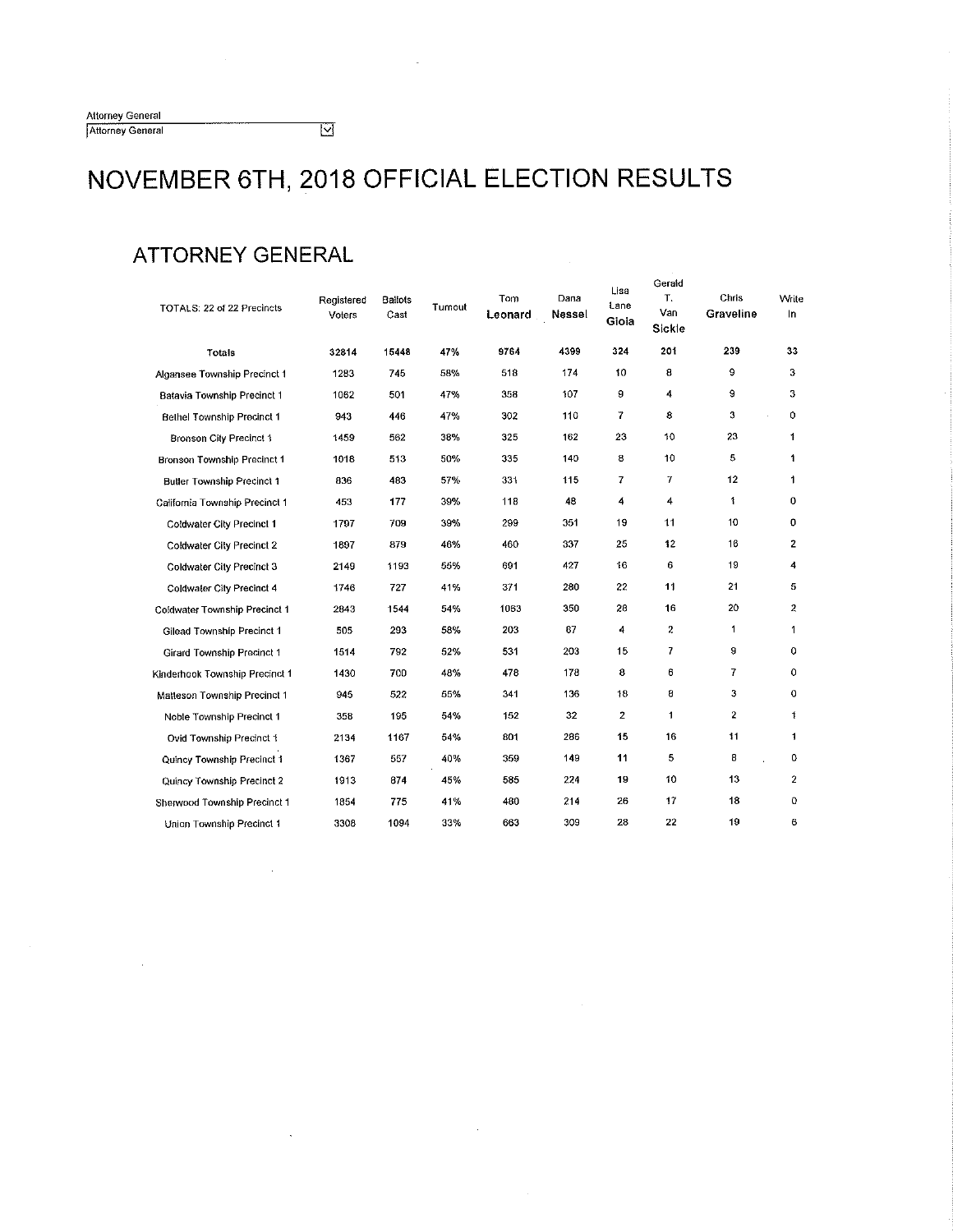| U.S. Senator |  |
|--------------|--|
| U.S. Senator |  |

 $\overline{\mathbb{M}}$ 

### **U.S. SENATOR**

| TOTALS: 22 of 22 Precincts        | Registered<br>Voters | <b>Ballots</b><br>Cast | Turnout | John<br>James | Debbie<br>Stabenow          | George<br>Ε.<br>Huffman<br>HI | Marcia<br>Squier | John<br>Howard<br>Wilhelm | Write<br>In    |
|-----------------------------------|----------------------|------------------------|---------|---------------|-----------------------------|-------------------------------|------------------|---------------------------|----------------|
| Totals                            | 32814                | 15448                  | 47%     | 9666          | 5144                        | 146                           | 161              | 82                        | 21             |
| Algansee Township Precinct 1      | 1283                 | 745                    | 58%     | 514           | 210                         | 7                             | 1                | 3                         | 1              |
| Batavia Township Precinct 1       | 1062                 | 501                    | 47%     | 342           | 138                         | 7                             | 1                | 4                         | $\overline{2}$ |
| Bethel Township Precinct 1        | 943                  | 446                    | 47%     | 298           | 131                         | 1                             | 4                | 3                         | 0              |
| Bronson City Precinct 1           | 1459                 | 562                    | 38%     | 348           | 179                         | 8                             | 12               | 8                         | 1              |
| Bronson Township Precinct 1       | 1018                 | 513                    | 50%     | 344           | 148                         | 8                             | 6                | 0                         | 1              |
| <b>Butler Township Precinct 1</b> | 836                  | 483                    | 57%     | 319           | 145                         | 4                             | 7                | 5                         | 0              |
| California Township Precinct 1    | 453                  | 177                    | 39%     | 123           | 50                          | 1                             | $\overline{c}$   | 1                         | O              |
| Coldwater City Precinct 1         | 1797                 | 709                    | 39%     | 305           | 368                         | 8                             | 12               | 1.                        | 0              |
| Coldwater City Precinct 2         | 1897                 | 879                    | 46%     | 458           | 381                         | 9                             | 12               | 6                         | 2              |
| Coldwater City Precinct 3         | 2149                 | 1193                   | 55%     | 674           | 486                         | 7                             | $\overline{7}$   | 5                         | $\overline{2}$ |
| Coldwater City Precinct 4         | 1746                 | 727                    | 41%     | 360           | 321<br>$\ddot{\phantom{a}}$ | 6                             | 17               | 3                         | 4              |
| Coldwater Township Precinct 1     | 2643                 | 1544                   | 54%     | 1041          | 432                         | 17                            | 12               | 6                         | 2              |
| Gilead Township Precinct 1        | 505                  | 293                    | 58%     | 196           | 80                          | $\overline{2}$                | 4                | $\mathbf{z}$              | 1              |
| Girard Township Precinct 1        | 1514                 | 792                    | 52%     | 511           | 253                         | 9                             | 6                | $\boldsymbol{2}$          | 0              |
| Kinderhook Township Precinct 1    | 1430                 | 700                    | 48%     | 475           | 205                         | 4                             | 3                | 4                         | 0              |
| Matteson Township Precinct 1      | 945                  | 522                    | 55%     | 327           | 175                         | 7                             | 4                | 3                         | 0              |
| Noble Township Precinct 1         | 358                  | 195                    | 54%     | 151           | 41                          | $\overline{2}$                | 0                | $\mathbf{1}$              | 0              |
| Ovid Township Precinct 1          | 2134                 | 1167                   | 54%     | 786           | 349                         | 8                             | 6                | 3                         | 0              |
| Quincy Township Precinct 1        | 1367                 | 557                    | 40%     | 368           | 166                         | 5                             | 4                | 4                         | 1              |
| Quincy Township Precinct 2        | 1913                 | 874                    | 45%     | 578           | 268                         | 5                             | 8                | 4                         | $\mathbf{2}$   |
| Sherwood Township Precinct 1      | 1854                 | 775                    | 41%     | 485           | 250                         | 10                            | 16               | 6                         | 0              |
| Union Township Precinct 1         | 3308                 | 1094                   | 33%     | 663           | 368                         | 11                            | 17               | 8                         | $\mathbf{2}$   |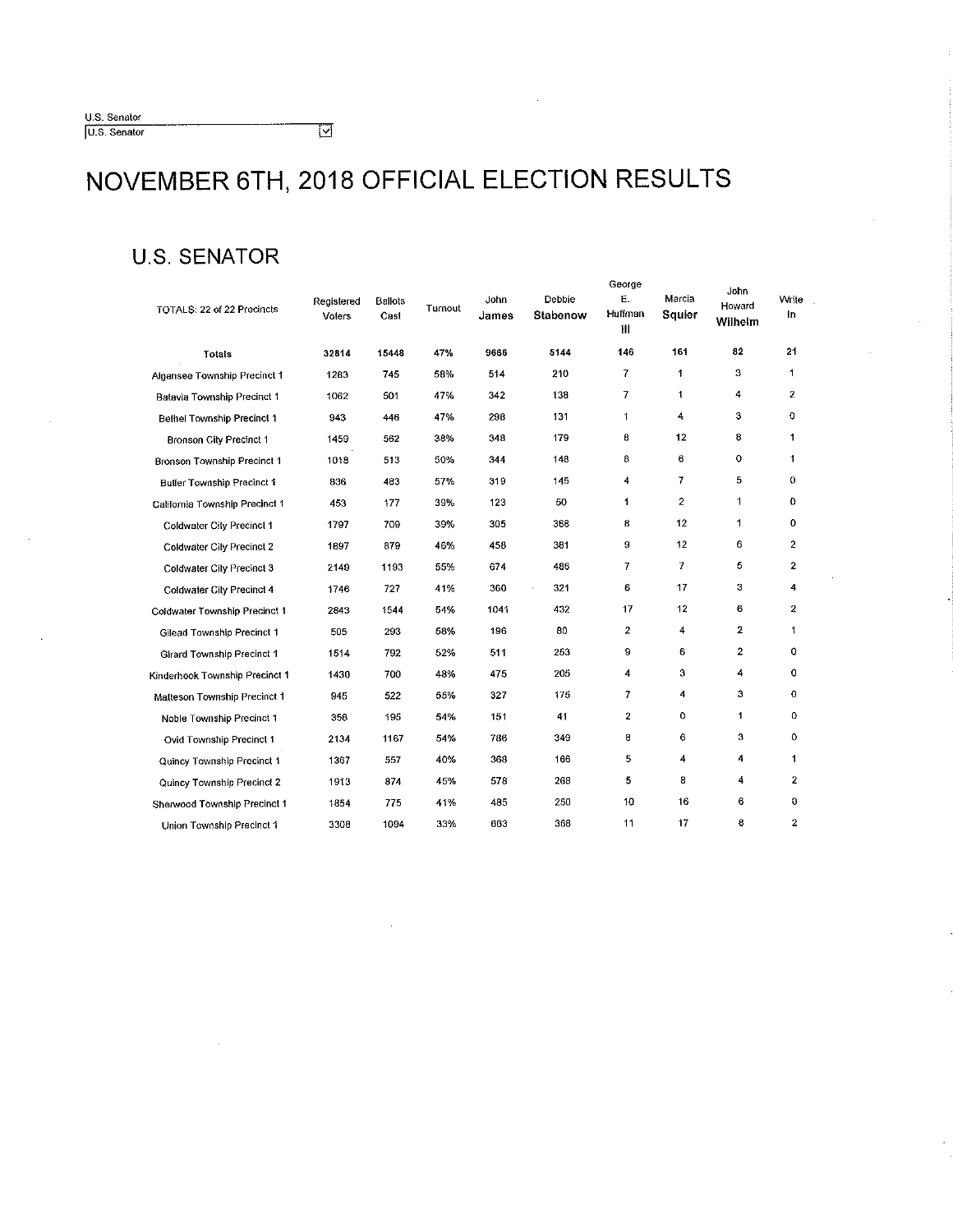### **REPRESENTATIVE IN CONGRESS** - **7TH DISTRICT**

| TOTALS: 22 of 22 Precincts        | Registered<br>Voters | Ballots<br>Cast | Turnout | Tim<br>Walberg | Gretchen<br><b>Driskell</b> | Write<br>In. |
|-----------------------------------|----------------------|-----------------|---------|----------------|-----------------------------|--------------|
| <b>Totals</b>                     | 32814                | 15448           | 47%     | 9937           | 5097                        | 47           |
| Algansee Township Precinct 1      | 1283                 | 745             | 58%     | 535            | 197                         | 2            |
| Batavia Township Precinct 1       | 1062                 | 501             | 47%     | 359            | 125                         | 4            |
| Bethel Township Precinct 1        | 943                  | 446             | 47%     | 307            | 129                         | 1            |
| Bronson City Precinct 1           | 1459                 | 562             | 38%     | 356            | 191                         | $\mathbf{2}$ |
| Bronson Township Precinct 1       | 1018                 | 513             | 50%     | 347            | 158                         | 1            |
| Butter Township Precinct 1        | 836                  | 483             | 57%     | 343            | 129                         | $\mathbf{2}$ |
| California Township Precinct 1    | 453                  | 177             | 39%     | 122            | 52                          | 0            |
| Coldwater City Precinct 1         | 1797                 | 709             | 39%     | 295            | 387                         | 1            |
| Coldwater City Precinct 2         | 1897                 | 879             | 46%     | 470            | 386                         | 5            |
| Coldwater City Precinct 3         | 2149                 | 1193            | 65%     | 689            | 480                         | 4            |
| Coldwater City Precinct 4         | 1746                 | 727             | 41%     | 364            | 338                         | 4            |
| Coldwater Township Precinct 1     | 2843                 | 1544            | 54%     | 1072           | 422                         | 4            |
| Gilead Township Precinct 1        | 505                  | 293             | 58%     | 200            | 82                          | 0            |
| <b>Girard Township Precinct 1</b> | 1514                 | 792             | 52%     | 535            | 240                         | 3            |
| Kinderhook Township Precinct 1    | 1430                 | 700             | 48%     | 479            | 206                         | o            |
| Matteson Township Precinct 1      | 945                  | 522             | 55%     | 343            | 167                         | 0            |
| Noble Township Precinct 1         | 358                  | 195             | 54%     | 154            | 38                          | 1            |
| <b>Ovid Township Precinct 1</b>   | 2134                 | 1167            | 54%     | 788            | 345                         | 0            |
| Quincy Township Precinct 1        | 1367                 | 557             | 40%     | 367            | 169                         | 4            |
| Quincy Township Precinct 2        | 1913                 | 874             | 45%     | 599            | 253                         | 4            |
| Sherwood Township Precinct 1      | 1854                 | 775             | 41%     | 500            | 256                         | 1            |
| Union Township Precinct 1         | 3308                 | 1094            | 33%     | 713            | 347                         | 4            |

 $\mathcal{A}$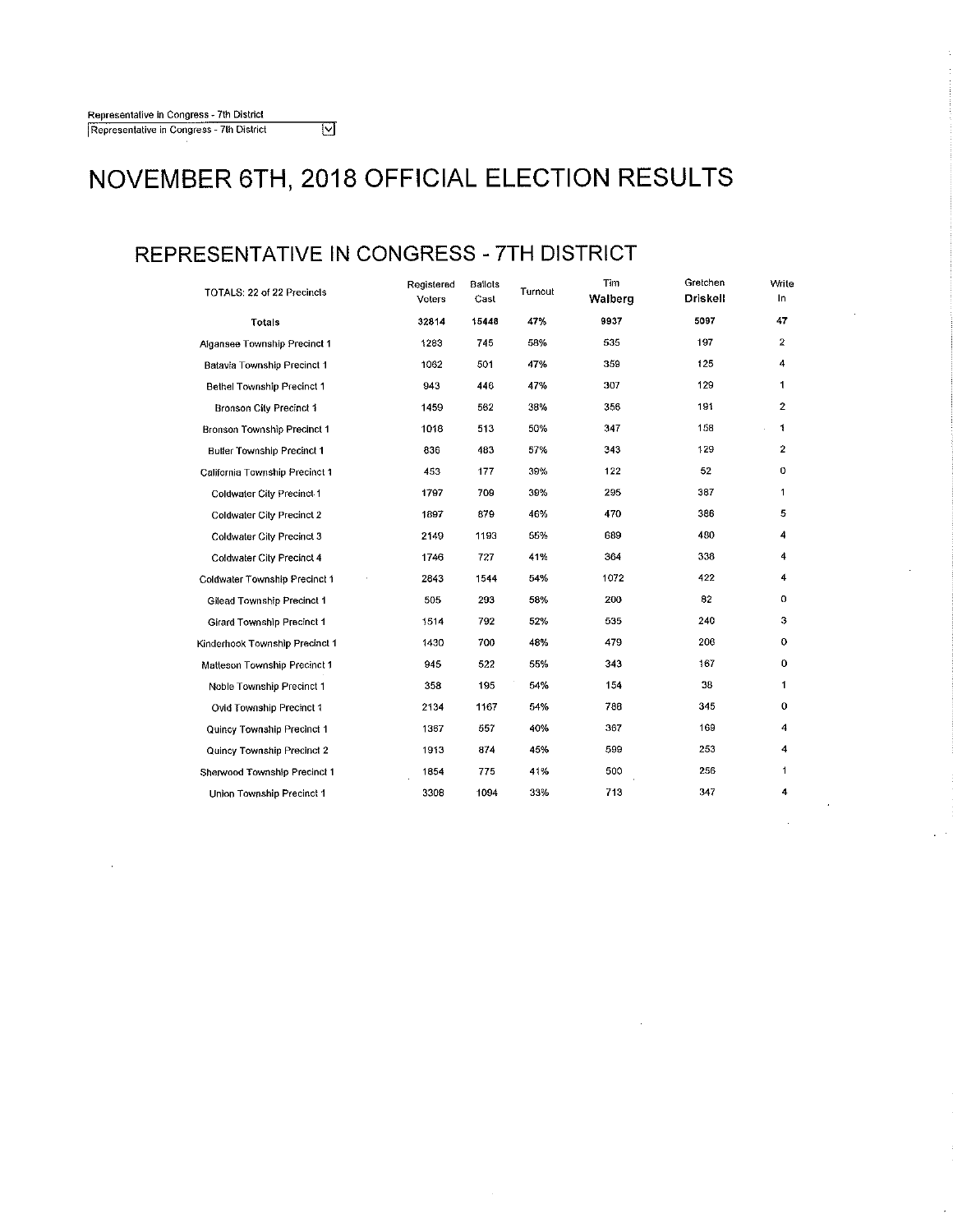### **STATE SENATOR -16TH DISTRICT**

| TOTALS: 22 of 22 Precincts     | Registered<br>Voters | <b>Ballots</b><br>Cast | Turnout | Mike<br>Shirkey | Val<br>Cochran<br>Toops | Ronald<br>Α.<br>Muszynski | Write<br>In             |
|--------------------------------|----------------------|------------------------|---------|-----------------|-------------------------|---------------------------|-------------------------|
| Totals                         | 32814                | 15448                  | 47%     | 10248           | 4282                    | 371                       | 40                      |
| Algansee Township Precinct 1   | 1283                 | 745                    | 58%     | 548             | 164                     | 9                         | 1                       |
| Batavia Township Precinct 1    | 1062                 | 501                    | 47%     | 361             | 103                     | 16                        | з                       |
| Bethel Township Precinct 1     | 943                  | 446                    | 47%     | 310             | 111                     | 12                        | 0                       |
| Bronson City Precinct 1        | 1459                 | 562                    | 38%     | 369             | 156                     | 20                        | 0                       |
| Bronson Township Precinct 1    | 1018                 | 513                    | 50%     | 361             | 133                     | 9                         | 1                       |
| Butler Township Precinct 1     | 836                  | 483                    | 57%     | 347             | 110                     | 17                        | $\mathbf{2}$            |
| California Township Precinct 1 | 453                  | 177                    | 39%     | 123             | 43                      | 7                         | 1                       |
| Coldwater City Precinct 1      | 1797                 | 709                    | 39%     | 319             | 340                     | 15                        | $\overline{2}$          |
| Coldwater City Precinct 2      | 1897                 | 879                    | 46%     | 498             | 328                     | 23                        | 5                       |
| Coldwater City Precinct 3      | 2149                 | 1193                   | 55%     | 746             | 398                     | 20                        | $\overline{4}$          |
| Coldwater City Precinct 4      | 1746                 | 727                    | 41%     | 377             | 292                     | 28                        | 7                       |
| Coldwater Township Precinct 1  | 2843                 | 1544                   | 54%     | 1116            | 330                     | 38                        | $\mathbf{2}$            |
| Gilead Township Precinct 1     | 505                  | 293                    | 58%     | 200             | 73                      | 4                         | 0                       |
| Girard Township Precinct 1     | 1514                 | 792                    | 52%     | 546             | 199                     | 13                        | $\boldsymbol{2}$        |
| Kinderhook Township Precinct 1 | 1430                 | 700                    | 48%     | 505             | 156                     | 12                        | 0                       |
| Matteson Township Precinct 1   | 945                  | 522                    | 55%     | 354             | 140                     | 14                        | $\circ$                 |
| Noble Township Precinct 1      | 358                  | 195                    | 54%     | 156             | 31                      | 3                         | 1                       |
| Ovid Township Precinct 1       | 2134                 | 1167                   | 54%     | 815             | 286                     | 25                        | $\overline{2}$          |
| Quincy Township Precinct 1     | 1367                 | 557                    | 40%     | 380             | 143                     | 13                        | 0                       |
| Quincy Township Precinct 2     | 1913                 | 874                    | 45%     | 615             | 211                     | 25                        | $\overline{\mathbf{c}}$ |
| Sherwood Township Precinct 1   | 1854                 | 775                    | 41%     | 495             | 223                     | 26                        | 1                       |
| Union Township Precinct 1      | 3308                 | 1094                   | 33%     | 707             | 312                     | 22                        | 4                       |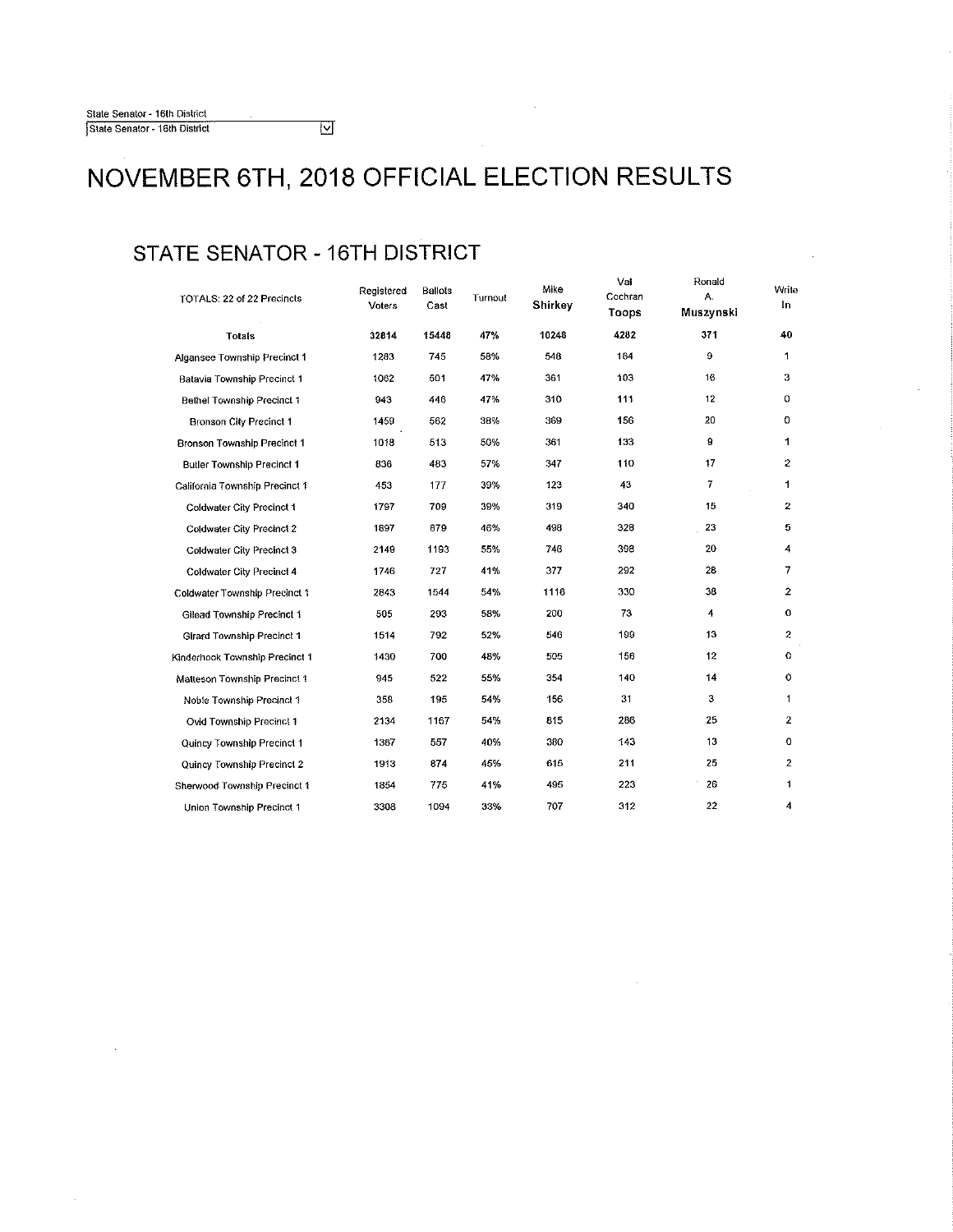### **REP IN STATE LEGISLATURE** - **58TH DIST**

 $\overline{\Xi}$ 

| TOTALS: 22 of 22 Precincts     | Registered<br>Voters | <b>Ballots</b><br>Cast | Turnout | Епс<br>Leutheuser | Tamara<br>C.<br><b>Barnes</b> | Write<br>In.   |
|--------------------------------|----------------------|------------------------|---------|-------------------|-------------------------------|----------------|
| Totals                         | 32814                | 15448                  | 47%     | 9955              | 4831                          | 50             |
| Algansee Township Precinct 1   | 1283                 | 745                    | 58%     | 539               | 180                           | 0              |
| Batavia Township Precinct 1    | 1062                 | 501                    | 47%     | 360               | 124                           | $\overline{2}$ |
| Bethel Township Precinct 1     | 943                  | 446                    | 47%     | 296               | 133                           | 2              |
| <b>Bronson City Precinct 1</b> | 1459                 | 562                    | 38%     | 352               | 186                           | 3              |
| Bronson Township Precinct 1    | 1018                 | 513                    | 50%     | 342               | 155                           | 2              |
| Butler Township Precinct 1     | 836                  | 483                    | 57%     | 343               | 123                           | 3              |
| California Township Precinct 1 | 453                  | 177                    | 39%     | 120               | 50                            | 0              |
| Coldwater City Precinct 1      | 1797                 | 709                    | 39%     | 313               | 368                           | 1              |
| Coldwater City Precinct 2      | 1897                 | 879                    | 46%     | 479               | 365                           | 6              |
| Coldwater City Precinct 3      | 2149                 | 1193                   | 55%     | 728               | 432                           | з              |
| Coldwater City Precinct 4      | 1746                 | 727                    | 41%     | 362               | 339                           | 5              |
| Coldwater Township Precinct 1  | 2843                 | 1544                   | 54%     | 1081              | 402                           | 5              |
| Gilead Township Precinct 1     | 505                  | 293                    | 58%     | 189               | 80                            | 2              |
| Girard Township Precinct 1     | 1514                 | 792                    | 52%     | 541               | 207                           | $\overline{2}$ |
| Kinderhook Township Precinct 1 | 1430                 | 700                    | 48%     | 476               | 192                           | $\circ$        |
| Matteson Township Precinct 1   | 945                  | 522                    | 55%     | 334               | 168                           | 1              |
| Noble Township Precinct 1      | 358                  | 195                    | 54%     | 150               | 35                            | з              |
| Ovid Township Precinct 1       | 2134                 | 1167                   | 54%     | 809               | 313                           | $\mathbf 0$    |
| Quincy Township Precinct 1     | 1367                 | 557                    | 40%     | 373               | 154                           | 1              |
| Quincy Township Precinct 2     | 1913                 | 874                    | 45%     | 609               | 234                           | з              |
| Sherwood Township Precinct 1   | 1854                 | 775                    | 41%     | 477               | 252                           | 0              |
| Union Township Precinct 1      | 3308                 | 1094                   | 33%     | 682               | 339                           | 6              |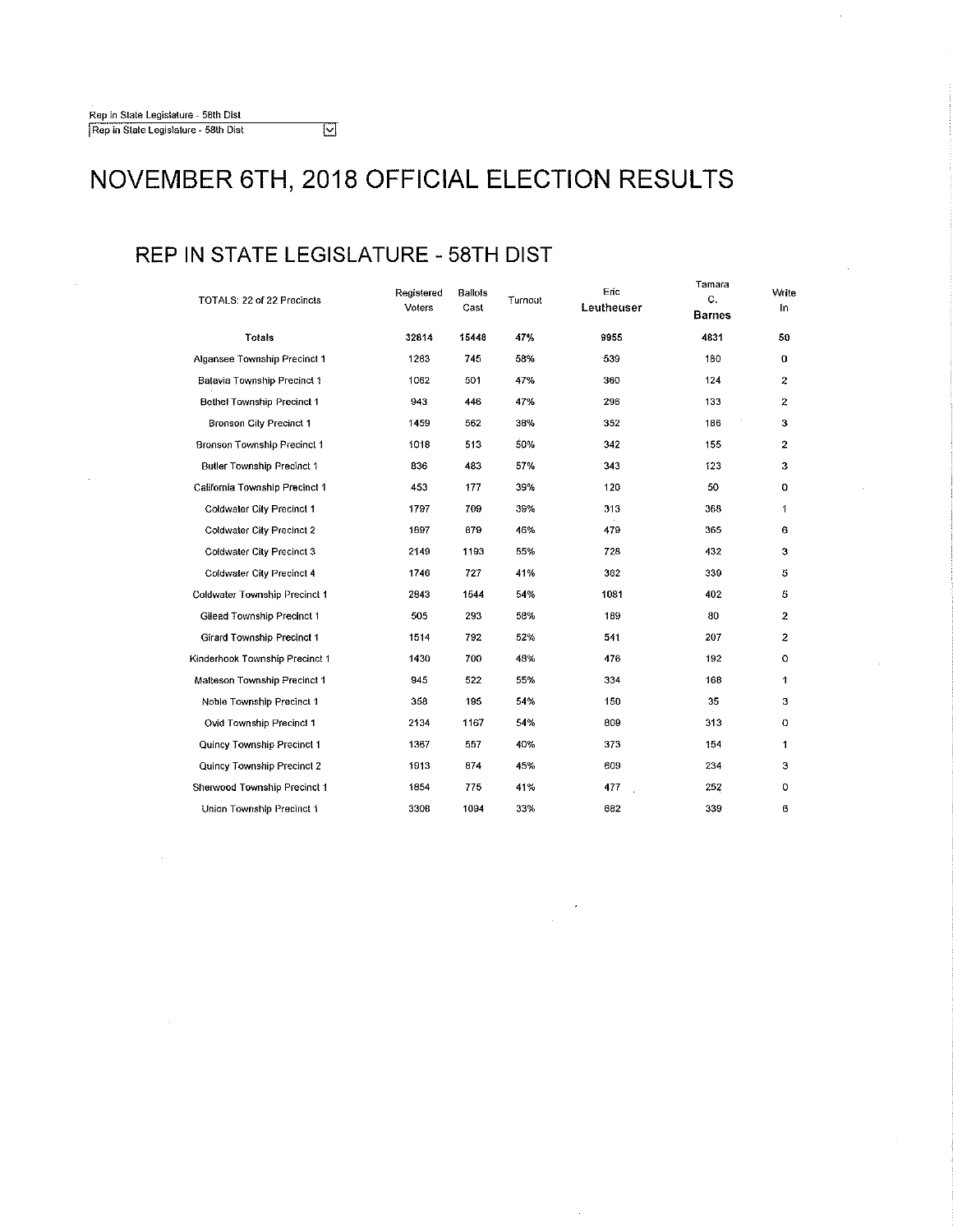Member of the Slate Board of Education Member of the State Board of Education

NOVEMBER 6TH, 2018 OFFICIAL ELECTION RESULTS

#### **MEMBER OF THE STATE BOARD OF EDUCATION**

 $\overline{\mathbb{Z}}$ 

| TOTALS:<br>22 of 22<br>Precincts     | Registered<br>Voters | Ballois<br>Cast | Turnout        | Tami<br>Carlone | Richard<br>Zeile | Judith<br>P.<br>Pritchett | Tiffany<br>Tilley | Scotty<br>Boman         | John<br>J.<br>Tatar | Karen<br>Adams | Douglas<br>Levesque | Sherry<br>Α.<br>Wells | Mary<br>Anne<br>Hering | Logan<br>R.<br>Smith | Write<br>In |
|--------------------------------------|----------------------|-----------------|----------------|-----------------|------------------|---------------------------|-------------------|-------------------------|---------------------|----------------|---------------------|-----------------------|------------------------|----------------------|-------------|
| Totals                               | 32814                | 15448           | 47%            | 8350            | 7374             | 4159                      | 3828              | 387                     | 261                 | 339            | 140                 | 175                   | 544                    | 485                  | 60          |
| Algansee<br>Township<br>Precinct 1   | 1283                 | 745             | 58%            | 455             | 408              | 178                       | 164               | 16                      | 9                   | 8              | 4                   | з                     | 12                     | 22                   | 2           |
| Batavia<br>Township<br>Precinct 1    | 1062                 | 501             | 47%            | 303             | 265              | 112                       | 94                | 8                       | 8                   | 10             | 9                   | з                     | 24                     | 25                   | 3           |
| Bethel<br>Township<br>Precinct 1     | 943                  | 446             | 47%            | 250             | 222              | 118                       | 90                | 10                      | 4                   | $\mathbf 9$    | 3                   | 3                     | 12                     | 16                   | 2           |
| Bronson<br>City<br>Precinct 1        | 1459                 | 562             | 38%            | 281             | 243              | 148                       | 149               | 26                      | 16                  | 13             | $\boldsymbol{2}$    | 17                    | 31                     | 24                   | 1           |
| Bronson<br>Township<br>Precinct 1    | 1018                 | 513             | 50%            | 287             | 252              | 127                       | 114               | 8                       | 10                  | 19             | 4                   | 6                     | 29                     | 19                   | 2           |
| Butler<br>Township<br>Precinct 1     | 836                  | 483             | 57%            | 280             | 247              | 107                       | 100               | 11                      | 6                   | 14             | 10                  | 5                     | 20                     | 18                   | 1           |
| California<br>Township<br>Precinct 1 | 453                  | 177             | 39%            | 104             | 91               | 42                        | 41                | $\overline{\mathbf{c}}$ | 4                   | 6              | 1                   | 2                     | 3                      | 4                    | 0           |
| Coldwater<br>City<br>Precinct 1      | 1797                 | 709             | 39%            | 252             | 224              | 321                       | 282               | 9                       | 11                  | 21             | 9                   | 12                    | 34                     | 26                   | 1           |
| Coldwater<br>City<br>Precinct 2      | 1897                 | 879             | 46%            | 392             | 344              | 304                       | 294               | 31                      | 18                  | 11             | 10                  | 12                    | 27                     | 27                   | 13          |
| Coldwater<br>City<br>Precinct 3      | 2149                 | 1193            | 55%            | 600             | 538              | 397                       | 363               | 23                      | 15                  | 20             | 5                   | 11                    | 29                     | 24                   | 4           |
| Coldwater<br>City<br>Precinct 4      | 1746                 | 727             | 41%            | 313             | 264              | 249                       | 240               | 26                      | 15                  | 22             | 10                  | 11                    | 33                     | 29                   | 8           |
| Coldwater<br>Township<br>Precinct 1  | 2843                 | 1544            | 54%            | 904             | 795              | 350                       | 318               | 32                      | 21                  | 31             | 16                  | 15                    | 60                     | 41                   | 2           |
| Gilead<br>Township<br>Precinct 1     | 505                  | 293             | $\cdot$<br>58% | 176             | 160              | 65                        | 60                | 5                       | $\bf 2$             | 5              | $\ddot{\mathbf{1}}$ | 5                     | 5                      | 13                   | 6           |
| Girard<br>Township<br>Precinct 1     | 1514                 | 792             | 52%            | 454             | 417              | 208                       | 179               | 17                      | 9                   | 17             | $\overline{7}$      | 7                     | 19                     | 14                   | 3           |
| Kinderhook<br>Township<br>Precinct 1 | 1430                 | 700             | 48%            | 430             | 386              | 164                       | 143               | 12                      | 14                  | 12             | 1                   | 3                     | 11                     | 15                   | 0           |
| Matteson<br>Township<br>Precinct 1   | 945                  | 522             | 55%            | 290             | 250              | 142                       | 141               | 25                      | 11                  | 12             | 3                   | 4                     | 20                     | 19                   | 0           |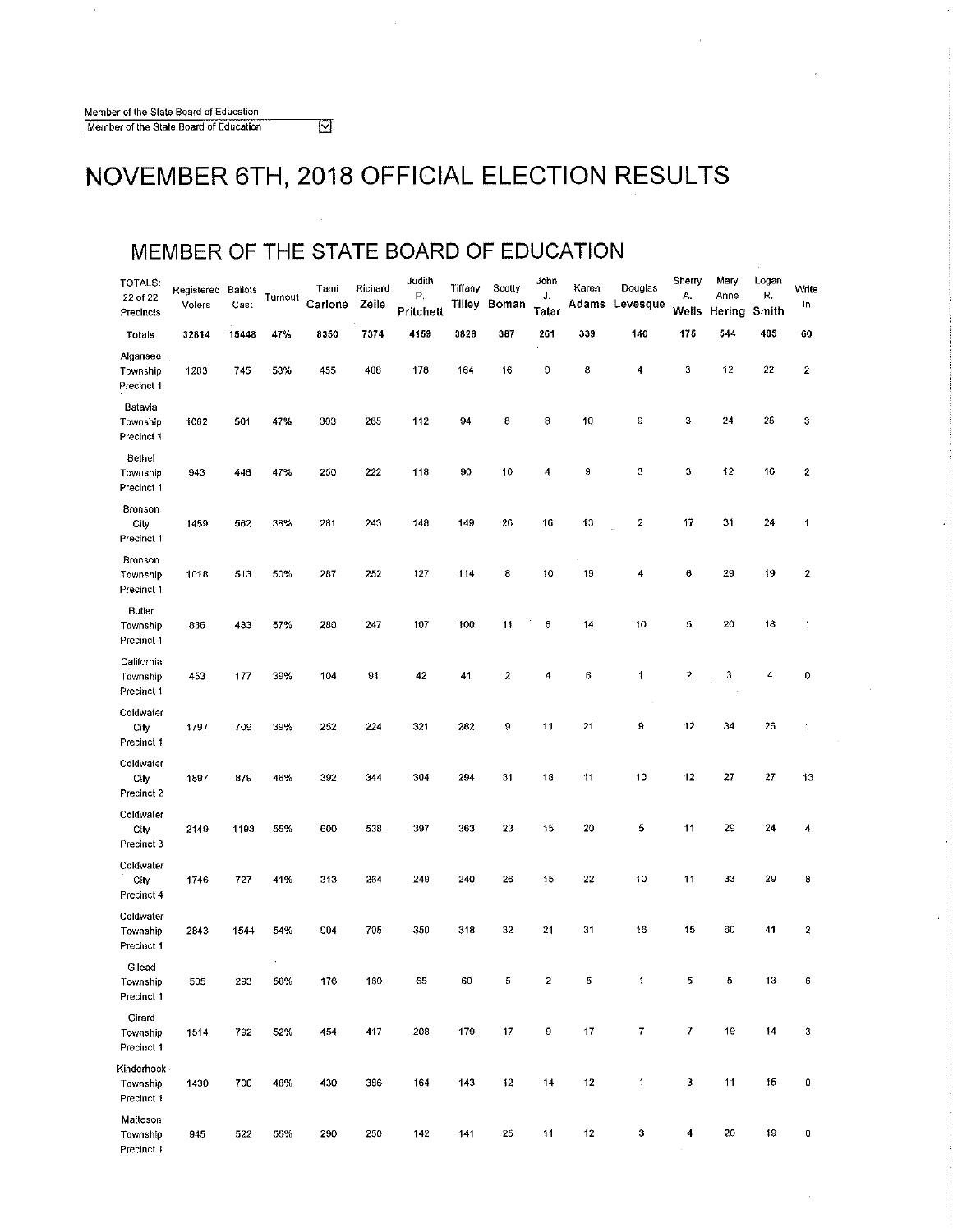| Noble<br>Township<br>Precinct 1    | 358  | 195  | 54% | 140 | 121           | 29  | 26  | 0      | $\boldsymbol{2}$ | 4<br>à, | 4                       | $\boldsymbol{2}$ | 5      | $\mathbf 2$ | $\mathbf{1}$ |            |
|------------------------------------|------|------|-----|-----|---------------|-----|-----|--------|------------------|---------|-------------------------|------------------|--------|-------------|--------------|------------|
| O /id<br>Township<br>Precinct 1    | 2134 | 1167 | 54% | 689 | 609           | 230 | 247 | 21     | 9                | 22      | 6                       | 9                | 27     | 28          | $\mathbf 2$  |            |
| Quincy<br>Township<br>Precinct 1   | 1367 | 557  | 40% | 302 | 259           | 134 | 137 | 17     | 14               | 11      | 8                       | $\bf 2$          | 24     | 19          | 0            |            |
| Quincy<br>Township<br>Precinct 2   | 1913 | 874  | 45% | 500 | $\sim$<br>453 | 204 | 186 | $24\,$ | 17               | 13      | 8                       | 12               | 30     | 25          | 5            |            |
| Sherwood<br>Township<br>Precinct 1 | 1854 | 775  | 41% | 398 | 348           | 191 | 189 | 34     | 22               | 20      | $\overline{\mathbf{r}}$ | 14               | 40     | 34          | $\pmb{0}$    |            |
| Union<br>Township<br>Precinct 1    | 3308 | 1094 | 33% | 550 | 478           | 289 | 271 | 30     | 24               | 39      | 12                      | 17               | 49     | 41          | 4            |            |
|                                    |      |      |     |     |               | ×   |     |        |                  |         | $\mathcal{C}$           |                  | $\sim$ |             |              | $\epsilon$ |
|                                    |      |      |     |     |               |     |     |        |                  |         |                         |                  |        |             |              |            |

 $\label{eq:2.1} \frac{1}{2} \sum_{i=1}^n \frac{1}{2} \sum_{j=1}^n \frac{1}{2} \sum_{j=1}^n \frac{1}{2} \sum_{j=1}^n \frac{1}{2} \sum_{j=1}^n \frac{1}{2} \sum_{j=1}^n \frac{1}{2} \sum_{j=1}^n \frac{1}{2} \sum_{j=1}^n \frac{1}{2} \sum_{j=1}^n \frac{1}{2} \sum_{j=1}^n \frac{1}{2} \sum_{j=1}^n \frac{1}{2} \sum_{j=1}^n \frac{1}{2} \sum_{j=1}^n \frac{$ 

 $\mathcal{L}^{\mathcal{L}}(\mathcal{L}^{\mathcal{L}})$  . The set of  $\mathcal{L}^{\mathcal{L}}(\mathcal{L}^{\mathcal{L}})$ 

 $\label{eq:2.1} \mathcal{L}(\mathcal{L}^{\mathcal{L}}_{\mathcal{L}}(\mathcal{L}^{\mathcal{L}}_{\mathcal{L}})) \leq \mathcal{L}(\mathcal{L}^{\mathcal{L}}_{\mathcal{L}}(\mathcal{L}^{\mathcal{L}}_{\mathcal{L}})) \leq \mathcal{L}(\mathcal{L}^{\mathcal{L}}_{\mathcal{L}}(\mathcal{L}^{\mathcal{L}}_{\mathcal{L}}))$ 

 $\sim 40$ 

 $\label{eq:2.1} \frac{1}{\sqrt{2}}\left(\frac{1}{\sqrt{2}}\right)^{2} \left(\frac{1}{\sqrt{2}}\right)^{2} \left(\frac{1}{\sqrt{2}}\right)^{2} \left(\frac{1}{\sqrt{2}}\right)^{2} \left(\frac{1}{\sqrt{2}}\right)^{2} \left(\frac{1}{\sqrt{2}}\right)^{2} \left(\frac{1}{\sqrt{2}}\right)^{2} \left(\frac{1}{\sqrt{2}}\right)^{2} \left(\frac{1}{\sqrt{2}}\right)^{2} \left(\frac{1}{\sqrt{2}}\right)^{2} \left(\frac{1}{\sqrt{2}}\right)^{2} \left(\$ 

 $\mathcal{L}(\mathcal{L}^{\mathcal{L}})$  and  $\mathcal{L}^{\mathcal{L}}$  and  $\mathcal{L}^{\mathcal{L}}$  and  $\mathcal{L}^{\mathcal{L}}$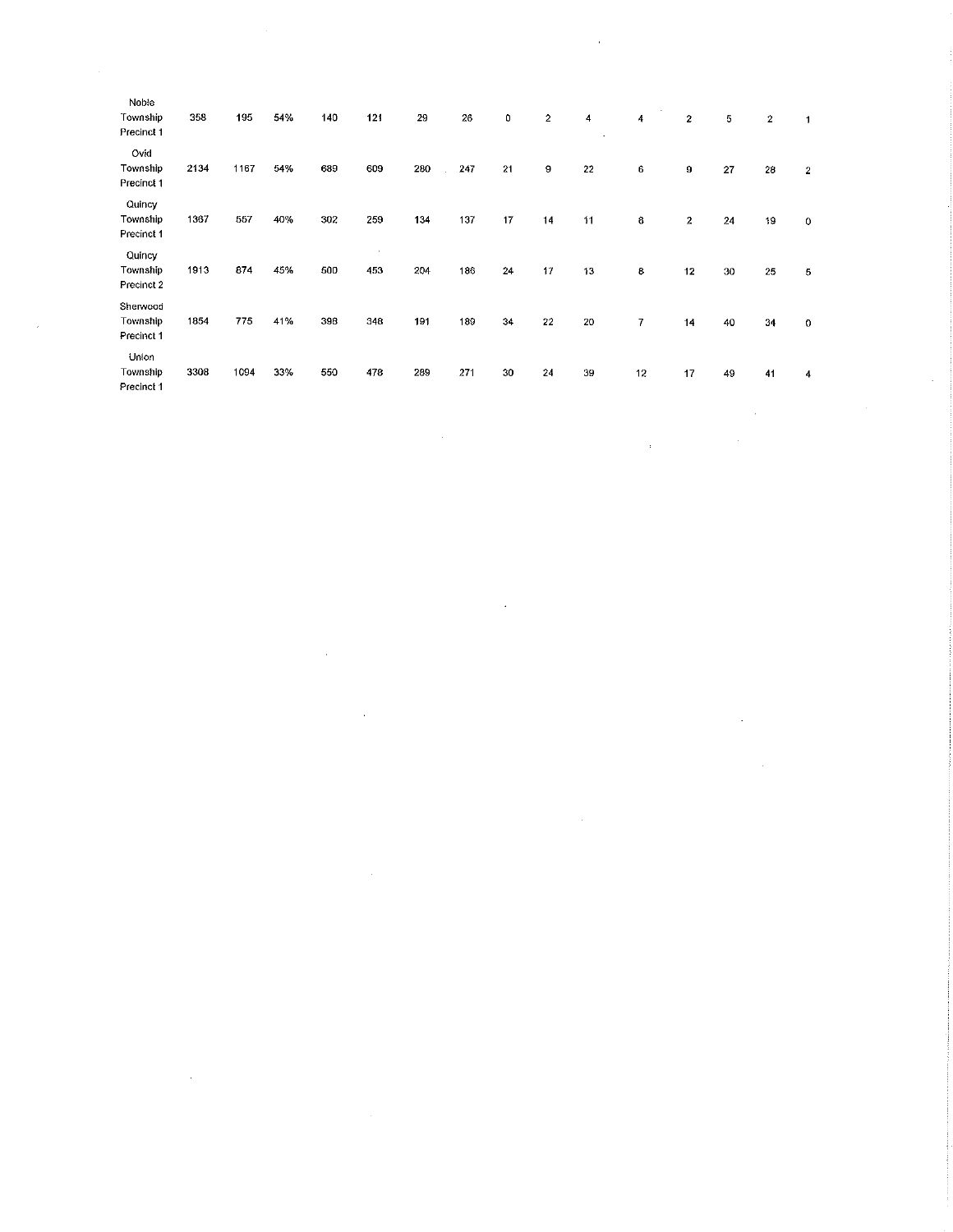#### **REGENT OF THE UNIVERSITY OF MICHIGAN**

 $\overline{\Xi}$ 

| TOTALS:<br>22 of 22<br>Precincts     | Registered<br>Voters | Ballots<br>Cast | Turnout | Andrea<br>Fischer<br>Newman | Andrew<br>Richner | Jordan<br>Acker | Paul<br>Brown | James<br>Lewis<br>Hudler | John<br>Jascob   | Joe<br>Sanger    | Crystal<br>Van<br>Sickle | Kevin<br>Α.<br>Graves   | Marge<br>Katchmark<br>Sallows | Write<br>In          |
|--------------------------------------|----------------------|-----------------|---------|-----------------------------|-------------------|-----------------|---------------|--------------------------|------------------|------------------|--------------------------|-------------------------|-------------------------------|----------------------|
| Totals                               | 32814                | 15448           | 47%     | 8100                        | 7577              | 3958            | 3666          | 284                      | 306              | 300              | 422                      | 221                     | 222                           | 66                   |
| Algansee<br>Township<br>Precinct 1   | 1283                 | 745             | 53%     | 446                         | 414               | 153             | 149           | 10                       | 13               | 10               | 13                       | 6                       | 4                             | 2                    |
| Batavia<br>Township<br>Precinct 1    | 1062                 | 501             | 47%     | 295                         | 273               | 103             | 96            | 8                        | 6                | 15               | 17                       | 7                       | 6                             | 4                    |
| Bethel<br>Township<br>Precinct 1     | 943                  | 446             | 47%     | 239                         | 228               | 103             | 99            | 4                        | 6                | 7                | 9                        | 6                       | 4                             | 3                    |
| Bronson<br>City<br>Precinct 1        | 1459                 | 562             | 38%     | 276                         | 264               | 149             | 144           | 15                       | 15               | 20               | 22                       | 14                      | 7                             | 1                    |
| Bronson<br>Township<br>Precinct 1    | 1018                 | 513             | 50%     | 272                         | 254               | 121             | 119           | 10                       | 12               | 12               | 18                       | 8                       | 14                            | 2                    |
| Butler<br>Township<br>Precinct 1     | 836                  | 483             | 57%     | 267                         | 256               | 107             | 98            | 4                        | 8                | 13               | 21                       | 8                       | 6                             | $\blacktriangleleft$ |
| California<br>Township<br>Precinct 1 | 453                  | 177             | 39%     | 100                         | 98                | 40              | 37            | 1                        | 3                | $\boldsymbol{2}$ | 3                        | 3                       | 1                             | $\circ$              |
| Coldwater<br>City<br>Precinct 1      | 1797                 | 709             | 39%     | 253                         | 232               | 325             | 274           | 17                       | 15               | 12               | 20                       | 9                       | 10                            | 1                    |
| Coldwater<br>City<br>Precinct 2      | 1897                 | 879             | 46%     | 389                         | 353               | 309             | 275           | 23                       | 27               | 18               | 24                       | 10                      | 11                            | 10                   |
| Coldwater<br>City<br>Precinct 3      | 2149                 | 1193            | 55%     | 583                         | 542               | 375             | 346           | 18                       | 17               | 19               | 29                       | 15                      | 20                            | 6                    |
| Coldwater<br>City<br>Precinct 4      | 1746                 | 727             | 41%     | 311                         | 298               | 252             | 239           | 16                       | 18               | 14               | 23                       | 18                      | 13                            | 3                    |
| Coldwater<br>Township<br>Precinct 1  | 2843                 | 1544            | 54%     | 873                         | 825               | 315             | 306           | 30                       | 26               | 27               | 36                       | 22                      | 22                            | 5                    |
| Gilead<br>Township<br>Precinct 1     | 505                  | 293             | 58%     | 174                         | 157               | 67              | 58            | 3                        | $\boldsymbol{7}$ | $\bar{z}$        | $\overline{\mathbf{5}}$  | $\overline{\mathbf{4}}$ | 4                             | 8                    |
| Girard<br>Township<br>Precinct 1     | 1514                 | 792             | 52%     | 441                         | 428               | 182             | 164           | 9                        | 11               | 16               | 22                       | 11                      | 13                            | $\mathbf 2$          |
| Kinderhook<br>Township<br>Precinct 1 | 1430                 | 700             | 48%     | 420                         | 390               | 148             | 134           | 10                       | 8                | 10               | 13                       | 4                       | 9                             | 0                    |
| Matteson<br>Township<br>Precinct 1   | 945                  | 522             | 55%     | 268                         | 256               | 138             | 128           | 15                       | 22               | 10               | 12                       | 9                       | 4                             | o                    |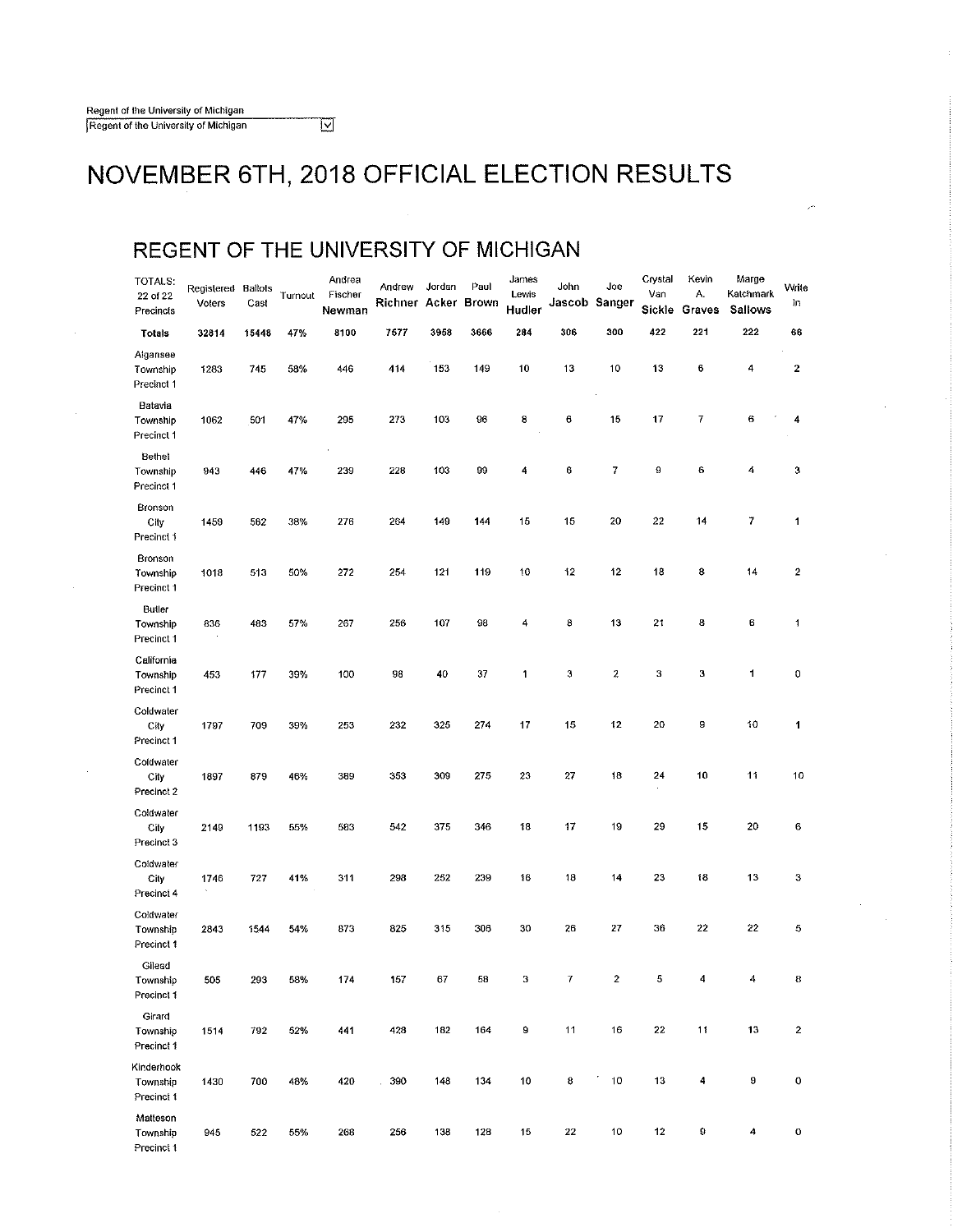| Noble<br>Township<br>Precinct 1    | 358  | 195  | 54% | 125 | 119 | 28  | 28  | $\mathbf{2}$ | 4  | $\overline{2}$ | 3  | $\mathbf{2}$ | 3  | 1                |
|------------------------------------|------|------|-----|-----|-----|-----|-----|--------------|----|----------------|----|--------------|----|------------------|
| Ovid<br>Township<br>Precinct 1     | 2134 | 1167 | 54% | 660 | 613 | 259 | 242 | 16           | 8  | 17             | 26 | 16           | 14 | 1                |
| Quincy<br>Township<br>Precinct 1   | 1367 | 557  | 40% | 292 | 286 | 127 | 117 | 13           | 16 | 12             | 13 | 6            | 8  | 0                |
| Quincy<br>Township<br>Precinct 2   | 1913 | 874  | 45% | 496 | 461 | 185 | 172 | 15           | 17 | 19             | 22 | 13           | 20 | 4                |
| Sherwood<br>Township<br>Precinct 1 | 1854 | 775  | 41% | 379 | 354 | 194 | 184 | 20           | 19 | 21             | 32 | 15           | 11 | $\boldsymbol{2}$ |
| Union<br>Township<br>Precinct 1    | 3308 | 1094 | 33% | 541 | 476 | 278 | 257 | 25           | 28 | 22             | 39 | 15           | 18 | 10               |

 $\mathcal{L}^{\text{max}}_{\text{max}}$  , where  $\mathcal{L}^{\text{max}}_{\text{max}}$ 

 $\label{eq:2.1} \frac{1}{\sqrt{2}}\left(\frac{1}{\sqrt{2}}\right)^2\left(\frac{1}{\sqrt{2}}\right)^2\left(\frac{1}{\sqrt{2}}\right)^2\left(\frac{1}{\sqrt{2}}\right)^2\left(\frac{1}{\sqrt{2}}\right)^2.$ 

 $\label{eq:2.1} \frac{1}{\sqrt{2}}\int_{\mathbb{R}^3}\frac{1}{\sqrt{2}}\left(\frac{1}{\sqrt{2}}\right)^2\frac{1}{\sqrt{2}}\left(\frac{1}{\sqrt{2}}\right)^2\frac{1}{\sqrt{2}}\left(\frac{1}{\sqrt{2}}\right)^2\frac{1}{\sqrt{2}}\left(\frac{1}{\sqrt{2}}\right)^2\frac{1}{\sqrt{2}}\left(\frac{1}{\sqrt{2}}\right)^2\frac{1}{\sqrt{2}}\frac{1}{\sqrt{2}}\frac{1}{\sqrt{2}}\frac{1}{\sqrt{2}}\frac{1}{\sqrt{2}}\frac{1}{\sqrt{2}}$ 

 $\label{eq:2.1} \mathcal{L}(\mathcal{L}(\mathcal{L})) = \mathcal{L}(\mathcal{L}(\mathcal{L})) = \mathcal{L}(\mathcal{L}(\mathcal{L})) = \mathcal{L}(\mathcal{L}(\mathcal{L})) = \mathcal{L}(\mathcal{L}(\mathcal{L})) = \mathcal{L}(\mathcal{L}(\mathcal{L})) = \mathcal{L}(\mathcal{L}(\mathcal{L})) = \mathcal{L}(\mathcal{L}(\mathcal{L})) = \mathcal{L}(\mathcal{L}(\mathcal{L})) = \mathcal{L}(\mathcal{L}(\mathcal{L})) = \mathcal{L}(\mathcal{L}(\mathcal{L})) = \math$ 

 $\mathcal{L}^{\text{max}}_{\text{max}}$  , where  $\mathcal{L}^{\text{max}}_{\text{max}}$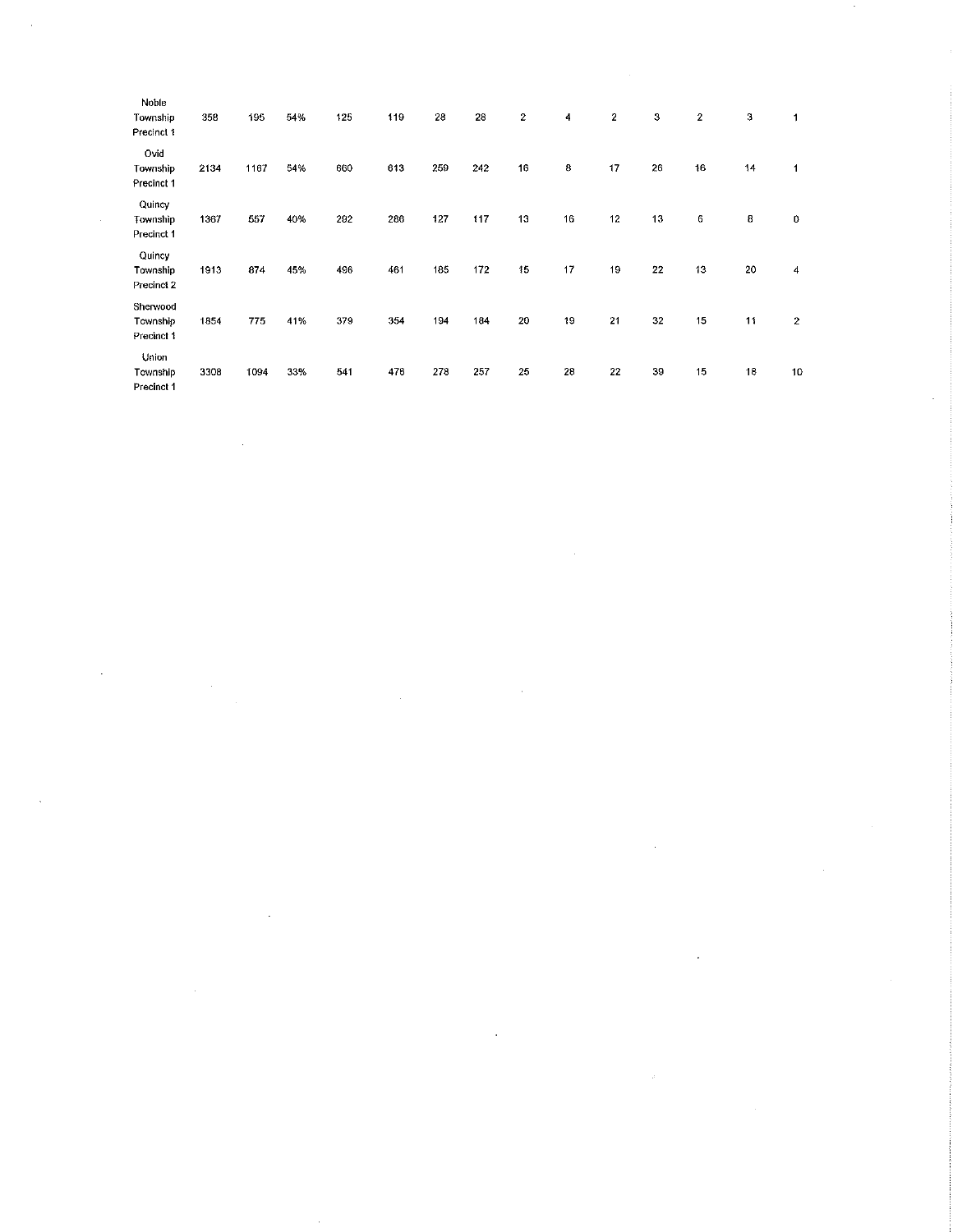#### **TRUSTEE OF MICHIGAN STATE UNIVERSITY**

ॼ

| TOTALS:<br>22 of 22<br>Precincts     | Registered Ballots<br>Voters | Cast  | Turnout | Dave<br>Dutch Miller | Mike | Brianna<br>Т.<br>Scott | Kelly<br>Charron<br>Tebay | <b>Bruce</b> | Tim<br>Campbell Orzechowski | Janet<br>М.<br>Sanger | John<br>Paul<br>Sanger | Aaron  | Bridgette<br>R.<br>Mariasy Abraham-<br>Guzman | Write<br>In             |
|--------------------------------------|------------------------------|-------|---------|----------------------|------|------------------------|---------------------------|--------------|-----------------------------|-----------------------|------------------------|--------|-----------------------------------------------|-------------------------|
| Totals                               | 32814                        | 15448 | 47%     | 7699                 | 7796 | 4163                   | 3654                      | 439          | 244                         | 441                   | 290                    | 169    | 202                                           | 62                      |
| Algansee<br>Township<br>Precinct 1   | 1283                         | 745   | 58%     | 410                  | 428  | 160                    | 143                       | 21           | 11                          | 21                    | 12                     | 3      | 5                                             | 1                       |
| Batavia<br>Township<br>Precinct 1    | 1062                         | 501   | 47%     | 274                  | 288  | 111                    | 97                        | 12           | 10                          | 16                    | 10                     | 3      | 9                                             | 3                       |
| Bethel<br>Township<br>Precinct 1     | 943                          | 446   | 47%     | 232                  | 236  | 117                    | 86                        | 6            | 8                           | 12                    | 9                      | 5      | 3                                             | $\boldsymbol{2}$        |
| Bronson<br>City<br>Precinct 1        | 1459                         | 562   | 38%     | 258                  | 281  | 157                    | 136                       | 26           | 12                          | 29                    | 16                     | 12     | 8                                             | 1                       |
| Bronson<br>Township<br>Precinct 1    | 1018                         | 513   | 50%     | 257                  | 279  | 129                    | 113                       | 13           | 13                          | 16                    | 14                     | 6      | 13                                            | $\overline{\mathbf{2}}$ |
| Butler<br>Township<br>Precinct 1     | 836                          | 483   | 57%     | 251                  | 257  | 115                    | 109                       | 9            | 5                           | 16                    | 15                     | 9      | 12                                            | $\overline{2}$          |
| California<br>Township<br>Precinct 1 | 453                          | 177   | 39%     | 103                  | 95   | 41                     | 37                        | $\mathbf{1}$ | 1                           | 3                     | 3                      | 2      | 1                                             | 0                       |
| Coldwater<br>City<br>Precinct 1      | 1797                         | 709   | 39%     | 238                  | 236  | 323                    | 287                       | 21           | 10                          | 23                    | 16                     | 11     | 11                                            | 1                       |
| Coldwater<br>City<br>Precinct 2      | 1897                         | 879   | 46%     | 359                  | 364  | 315                    | 285                       | 28           | 21                          | 23                    | 13                     | 11     | 11                                            | 6                       |
| Coldwater<br>City<br>Precinct 3      | 2149                         | 1193  | 55%     | 551                  | 565  | 385                    | 346                       | 32           | 12                          | 25                    | 20                     | 16     | 18                                            | 7                       |
| Coldwater<br>City<br>Precinct 4      | 1746                         | 727   | 41%     | 291                  | 297  | 267                    | 228                       | 27           | 12                          | 27                    | 15                     | 11     | 13                                            | 5                       |
| Coldwater<br>Township<br>Precinct 1  | 2843                         | 1544  | 54%     | 835                  | 836  | 343                    | 304                       | 41           | 20                          | 37                    | 28                     | 11     | 27                                            | 6                       |
| Gilead<br>Township<br>Precinct 1     | 505                          | 293   | 58%     | 165                  | 168  | 63                     | 60                        | 6            | 4                           | $^{\circ}$ 5          | $\boldsymbol{2}$       | 1      | 3                                             | 4                       |
| Girard<br>Township<br>Precinct 1     | 1514                         | 792   | 52%     | 427                  | 427  | 196                    | 171                       | 20           | 11                          | 23                    | 10                     | ×<br>8 | 8                                             | $\boldsymbol{2}$        |
| Kinderhook<br>Township<br>Precinct 1 | 1430                         | 700   | 48%     | 400                  | 395  | 162                    | 133                       | 16           | 7                           | 12                    | 6                      | 5      | 6                                             | 2                       |

 $\ddot{\phantom{1}}$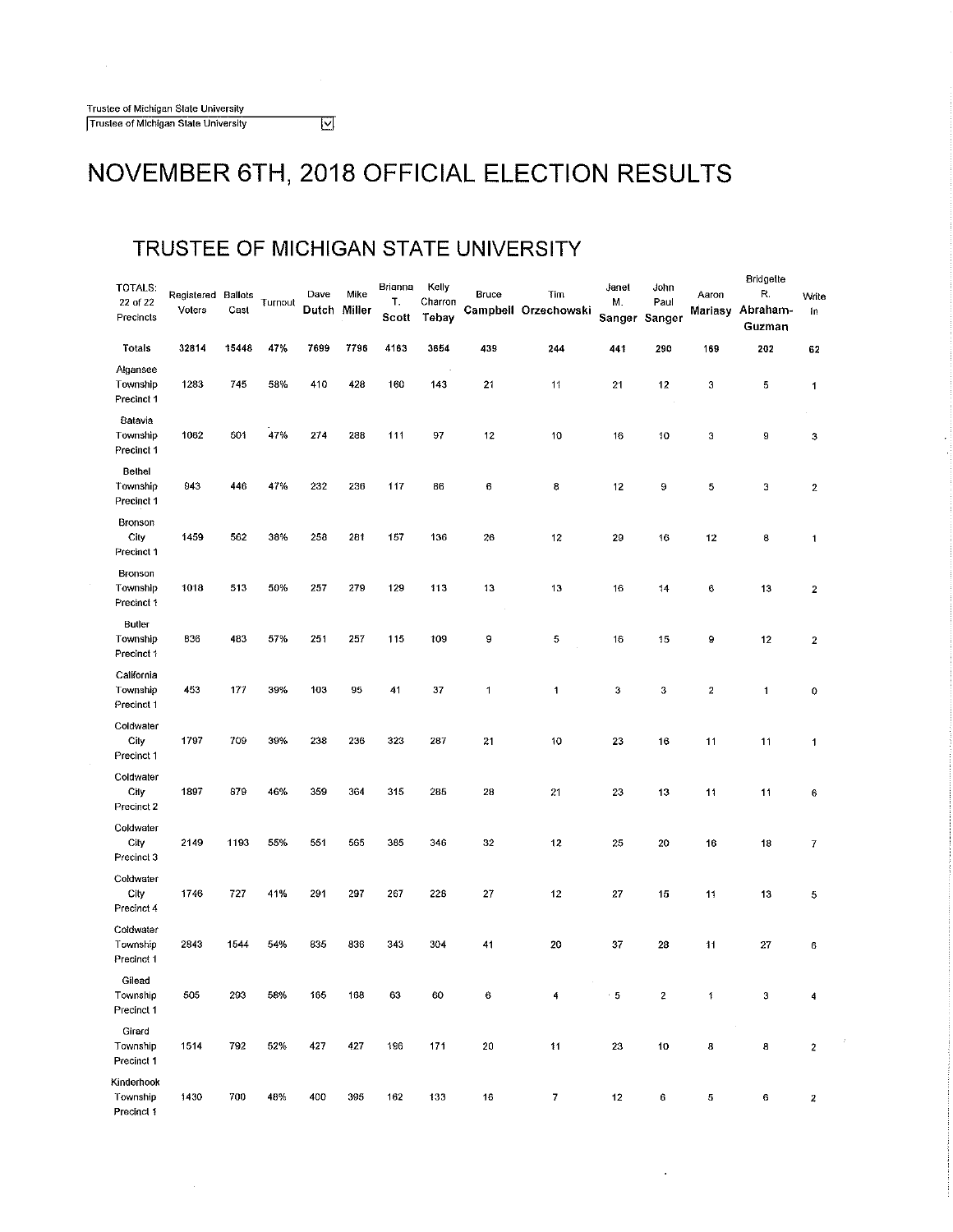| Matteson<br>Township<br>Precinct 1 | 945  | 522  | 55% | 255 | 268 | 141 | 132 | 24             | 17 | 15      | 11 | 2                | з                | $\overline{\phantom{a}}$<br>$\mathbf 0$ |
|------------------------------------|------|------|-----|-----|-----|-----|-----|----------------|----|---------|----|------------------|------------------|-----------------------------------------|
| Noble<br>Township<br>Precinct 1    | 358  | 195  | 54% | 128 | 126 | 25  | 26  | 3              | 2  | $\bf 2$ | 0  | $\boldsymbol{2}$ | $\boldsymbol{2}$ | 1                                       |
| Ovid<br>Township<br>Precinct 1     | 2134 | 1167 | 54% | 641 | 634 | 271 | 233 | 19             | 9  | 22      | 15 | 11               | 11               | 3                                       |
| Quincy<br>Township<br>Precinct 1   | 1367 | 557  | 40% | 286 | 281 | 130 | 108 | 25             | 13 | 13      | 10 | 8                | 4                | $\mathbf 0$                             |
| Ouincy<br>Township<br>Precinct 2   | 1913 | 874  | 45% | 463 | 467 | 204 | 185 | 2 <sub>1</sub> | 13 | 31      | 16 | 10               | 11               | 5                                       |
| Sherwood<br>Township<br>Precinct 1 | 1854 | 775  | 41% | 365 | 353 | 208 | 185 | 33             | 16 | 29      | 23 | 10               | 10               | $\bf{0}$                                |
| Union<br>Township<br>Precinct 1    | 3308 | 1094 | 33% | 510 | 515 | 300 | 250 | 35             | 17 | 41      | 26 | 12               | 13               | 9                                       |

 $\label{eq:2.1} \frac{1}{\sqrt{2}}\left(\frac{1}{\sqrt{2}}\right)^{2} \left(\frac{1}{\sqrt{2}}\right)^{2} \left(\frac{1}{\sqrt{2}}\right)^{2} \left(\frac{1}{\sqrt{2}}\right)^{2} \left(\frac{1}{\sqrt{2}}\right)^{2} \left(\frac{1}{\sqrt{2}}\right)^{2} \left(\frac{1}{\sqrt{2}}\right)^{2} \left(\frac{1}{\sqrt{2}}\right)^{2} \left(\frac{1}{\sqrt{2}}\right)^{2} \left(\frac{1}{\sqrt{2}}\right)^{2} \left(\frac{1}{\sqrt{2}}\right)^{2} \left(\$ 

 $\Delta \sim 1$ 

 $\sim$ 

 $\label{eq:2.1} \frac{1}{\sqrt{2\pi}}\int_{\mathbb{R}^3}\frac{d\mu}{\sqrt{2\pi}}\left(\frac{d\mu}{\mu}\right)^2\frac{d\mu}{\mu}\left(\frac{d\mu}{\mu}\right)^2\frac{d\mu}{\mu}\left(\frac{d\mu}{\mu}\right)^2.$ 

 $\label{eq:2.1} \frac{1}{\sqrt{2}}\int_{\mathbb{R}^3}\frac{1}{\sqrt{2}}\left(\frac{1}{\sqrt{2}}\right)^2\left(\frac{1}{\sqrt{2}}\right)^2\left(\frac{1}{\sqrt{2}}\right)^2\left(\frac{1}{\sqrt{2}}\right)^2\left(\frac{1}{\sqrt{2}}\right)^2\left(\frac{1}{\sqrt{2}}\right)^2.$ 

 $\mathcal{A}^{\text{max}}_{\text{max}}$ 

 $\label{eq:2.1} \frac{1}{\sqrt{2}}\int_{\mathbb{R}^3}\frac{1}{\sqrt{2}}\left(\frac{1}{\sqrt{2}}\right)^2\frac{1}{\sqrt{2}}\left(\frac{1}{\sqrt{2}}\right)^2\frac{1}{\sqrt{2}}\left(\frac{1}{\sqrt{2}}\right)^2\frac{1}{\sqrt{2}}\left(\frac{1}{\sqrt{2}}\right)^2.$ 

 $\label{eq:2.1} \frac{1}{\sqrt{2}}\int_{\mathbb{R}^3}\frac{1}{\sqrt{2}}\left(\frac{1}{\sqrt{2}}\right)^2\frac{1}{\sqrt{2}}\left(\frac{1}{\sqrt{2}}\right)^2\frac{1}{\sqrt{2}}\left(\frac{1}{\sqrt{2}}\right)^2\frac{1}{\sqrt{2}}\left(\frac{1}{\sqrt{2}}\right)^2.$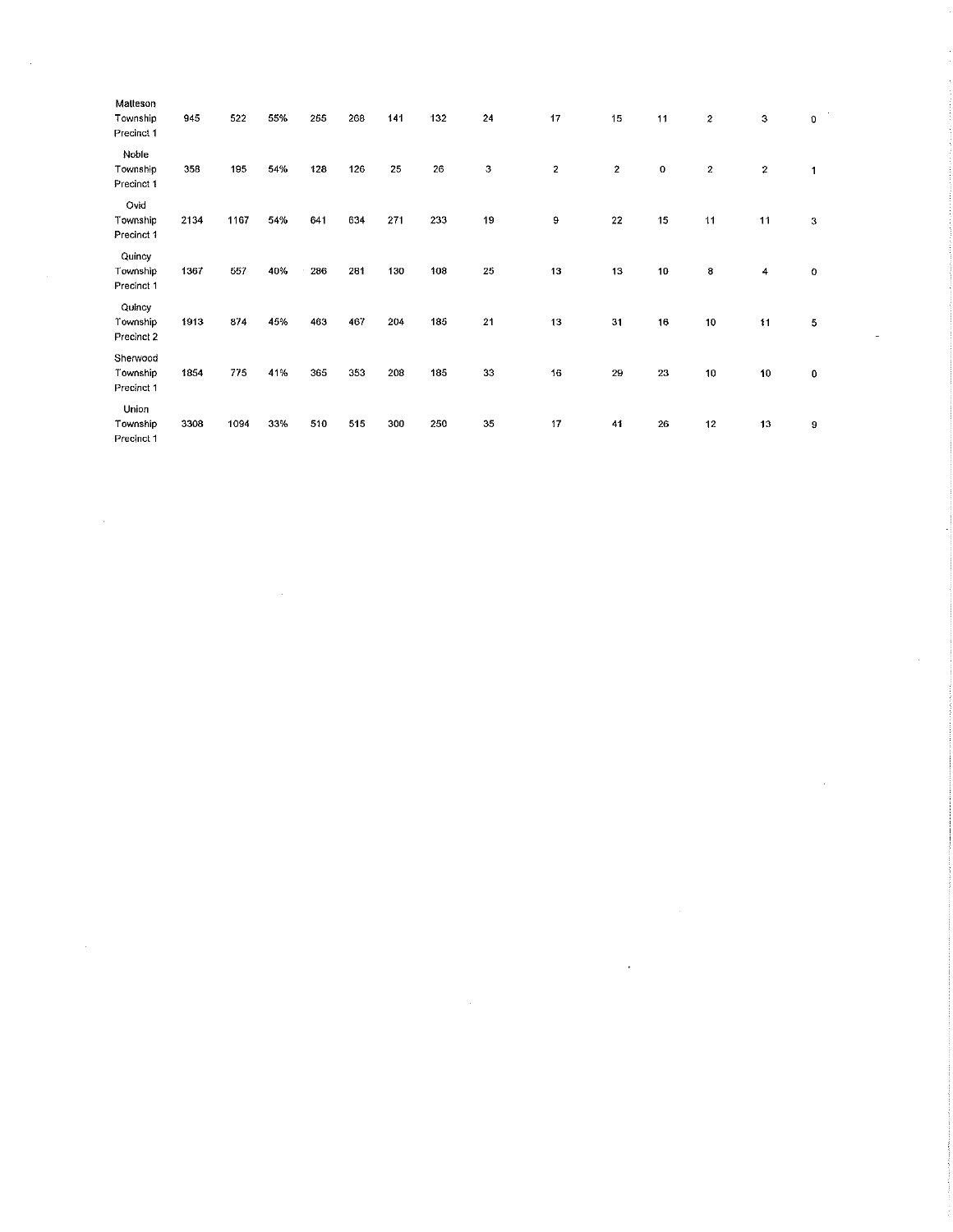### **GOVERNOR OF WAYNE STATE UNIVERSITY**

 $\overline{\boxtimes}$ 

| TOTALS:<br>22 of 22<br>Precincts     | Registered<br>Voters | Ballots<br>Cast | Turnout | Diane<br>Dunaskiss Nicholson | David | Bryan<br>C.<br>Barnhill | Anil<br>Kumar Elgas | Jon | John<br>T.<br>Hargenrader Schwartz Sosnowski | Christine<br>C. | Marc<br>Joseph   | Write<br>In      |
|--------------------------------------|----------------------|-----------------|---------|------------------------------|-------|-------------------------|---------------------|-----|----------------------------------------------|-----------------|------------------|------------------|
| Totals                               | 32814                | 15448           | 47%     | 7896                         | 7452  | 3922                    | 3429                | 365 | 292                                          | 671             | 320              | 75               |
| Algansee<br>Township<br>Precinct 1   | 1283                 | 745             | 58%     | 415                          | 409   | 159                     | 130                 | 9   | 9                                            | 28              | 10               | $\boldsymbol{2}$ |
| Batavia<br>Township<br>Precinct 1    | 1062                 | 501             | 47%     | 290                          | 271   | 101                     | 84                  | 10  | 10                                           | 31              | 14               | 4                |
| Bethel<br>Township<br>Precinct 1     | 943                  | 446             | 47%     | 239<br>$\sim$                | 221   | 104                     | 82                  | 10  | 6                                            | L.<br>16        | 8                | 2                |
| <b>Bronson</b><br>City<br>Precinct 1 | 1459                 | 562             | 38%     | 277                          | 269   | 153                     | 131                 | 20  | 16                                           | 36              | 17               | $\boldsymbol{2}$ |
| Bronson<br>Township<br>Precinct 1    | 1018                 | 513             | 50%     | 276                          | 251   | 116                     | 115                 | 13  | 9                                            | 35              | 17               | 2                |
| Butler<br>Township<br>Precinct 1     | 836                  | 483             | 57%     | 260                          | 258   | 102                     | 98                  | 6   | 6                                            | 31              | 16               | $\mathbf{1}$     |
| California<br>Township<br>Precinct 1 | 453                  | 177             | 39%     | 97                           | 90    | 44                      | 32                  | 3   | 3                                            | 7               | 5                | 0                |
| Coldwater<br>City<br>Precinct 1      | 1797                 | 709             | 39%     | 249                          | 239   | 317                     | 281                 | 13  | 17                                           | 30              | 12               | 2                |
| Coldwater<br>City<br>Precinct 2      | 1897                 | 879             | 46%     | 385                          | 351   | 291                     | 265                 | 28  | 18                                           | 37              | 21               | 12               |
| Coldwater<br>City<br>Precinct 3      | 2149                 | 1193            | 55%     | 571                          | 533   | 379                     | 326                 | 24  | 19                                           | 37              | 21               | 5                |
| Coldwater<br>City<br>Precinct 4      | 1746                 | 727             | 41%     | 302                          | 289   | 245                     | 231                 | 21  | 16                                           | 43              | 18               | 6                |
| Coldwater<br>Township<br>Precinct 1  | 2843                 | 1544            | 54%     | 844                          | 801   | 325                     | 272                 | 36  | 31                                           | 58              | 28               | 5                |
| Gilead<br>Township<br>Precinct 1     | 505                  | 293             | 58%     | 162                          | 156   | $60\,$                  | 56                  | 4   | $\bf 6$                                      | 8               | 5                | 8                |
| Girard<br>Township<br>Precinct 1     | 1514                 | 792             | 52%     | 438                          | 399   | 189                     | 157                 | 15  | 11                                           | 25              | 14               | 1                |
| Kinderhook<br>Township<br>Precinct 1 | 1430                 | 700             | 48%     | 415                          | 385   | 144                     | 122                 | 9   | . 8                                          | 19              | 7                | 2                |
| Matteson<br>Township<br>Precinct 1   | 945                  | 522             | 55%     | 266                          | 251   | 131                     | 117                 | 23  | 17                                           | 25              | $\boldsymbol{7}$ | O                |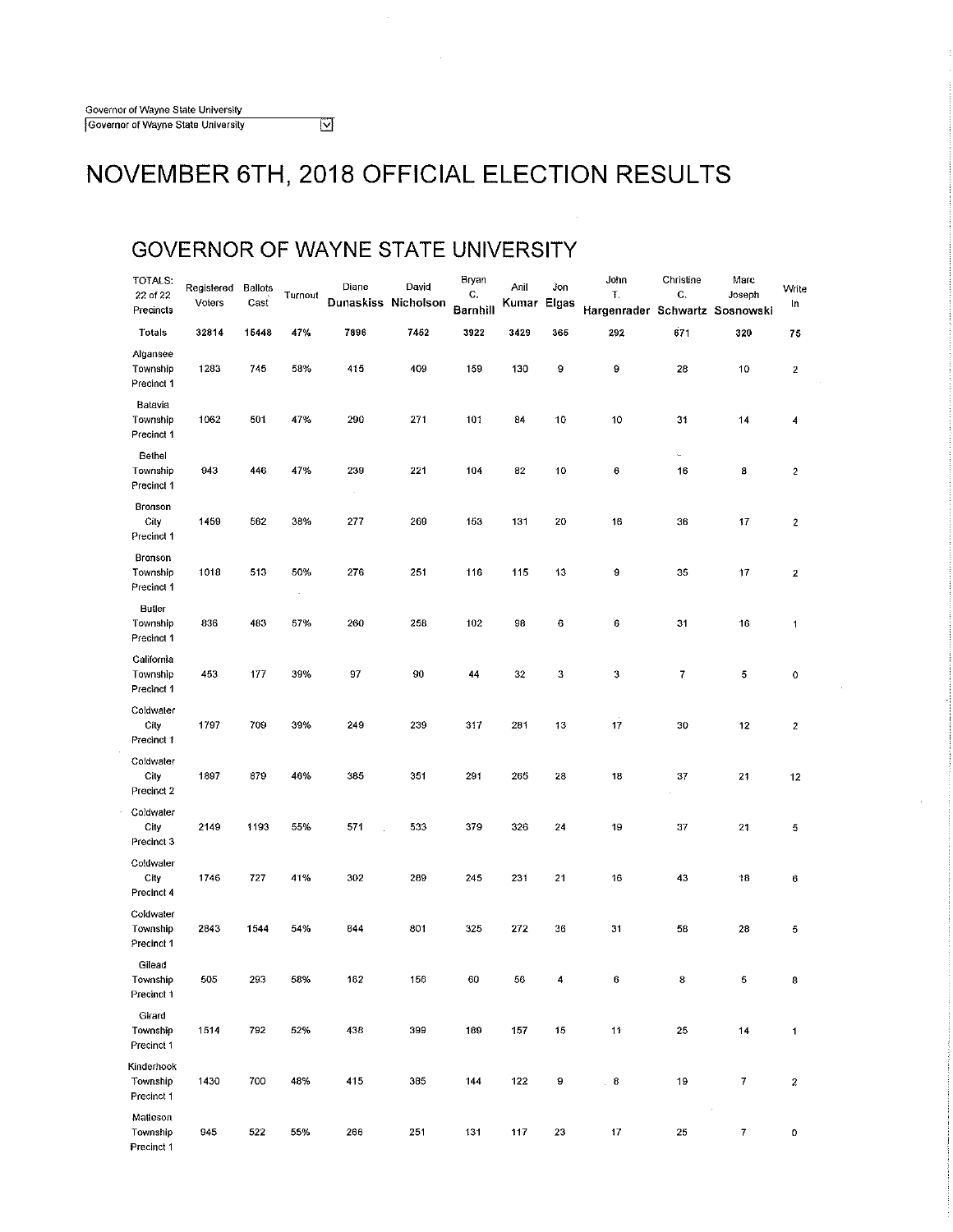|        | Noble<br>Township<br>Precinct 1    | 358  | 195  | 54% | 128 | 122 | 25  | 23  | 4  | 4     | 3<br>$\sim$  | 1  | 1              |
|--------|------------------------------------|------|------|-----|-----|-----|-----|-----|----|-------|--------------|----|----------------|
|        | Ovid<br>Township<br>Precinct 1     | 2134 | 1167 | 54% | 643 | 602 | 257 | 229 | 18 | 8     | 37           | 26 | $\overline{4}$ |
| $\sim$ | Quincy<br>Township<br>Precinct 1   | 1367 | 557  | 40% | 281 | 273 | 120 | 111 | 22 | 13    | 26           | 9  | $\mathbf 0$    |
|        | Quincy<br>Township<br>Precinct 2   | 1913 | 874  | 45% | 470 | 457 | 180 | 174 | 22 | 20    | 40<br>$\sim$ | 21 | 6              |
|        | Sherwood<br>Township<br>Precinct 1 | 1854 | 775  | 41% | 373 | 341 | 200 | 158 | 30 | 22    | 35           | 16 | $\mathbf{2}$   |
|        | Union<br>Township<br>Precinct 1    | 3308 | 1094 | 33% | 515 | 484 | 280 | 235 | 25 | $-23$ | 64           | 27 | 8              |

 $\label{eq:2.1} \frac{1}{\sqrt{2}}\int_{\mathbb{R}^3}\frac{1}{\sqrt{2}}\left(\frac{1}{\sqrt{2}}\right)^2\frac{1}{\sqrt{2}}\left(\frac{1}{\sqrt{2}}\right)^2\frac{1}{\sqrt{2}}\left(\frac{1}{\sqrt{2}}\right)^2\frac{1}{\sqrt{2}}\left(\frac{1}{\sqrt{2}}\right)^2.$ 

 $\label{eq:2.1} \frac{1}{\sqrt{2}}\int_{\mathbb{R}^3}\frac{1}{\sqrt{2}}\left(\frac{1}{\sqrt{2}}\int_{\mathbb{R}^3}\frac{1}{\sqrt{2}}\left(\frac{1}{\sqrt{2}}\int_{\mathbb{R}^3}\frac{1}{\sqrt{2}}\left(\frac{1}{\sqrt{2}}\int_{\mathbb{R}^3}\frac{1}{\sqrt{2}}\right)\frac{1}{\sqrt{2}}\right)\frac{1}{\sqrt{2}}\right)=\frac{1}{2}\int_{\mathbb{R}^3}\frac{1}{\sqrt{2}}\int_{\mathbb{R}^3}\frac{1}{\sqrt{2}}\frac{1}{\$ 

 $\label{eq:2.1} \mathcal{L}(\mathcal{L}(\mathcal{L}))=\mathcal{L}(\mathcal{L}(\mathcal{L}))=\mathcal{L}(\mathcal{L}(\mathcal{L}))=\mathcal{L}(\mathcal{L}(\mathcal{L}))=\mathcal{L}(\mathcal{L}(\mathcal{L}))$ 

 $\label{eq:2.1} \frac{1}{\sqrt{2}}\int_{\mathbb{R}^3} \frac{1}{\sqrt{2}}\left(\frac{1}{\sqrt{2}}\right)^2\frac{1}{\sqrt{2}}\left(\frac{1}{\sqrt{2}}\right)^2\frac{1}{\sqrt{2}}\left(\frac{1}{\sqrt{2}}\right)^2.$ 

 $\label{eq:2.1} \frac{1}{\sqrt{2}}\sum_{i=1}^n\frac{1}{\sqrt{2}}\sum_{i=1}^n\frac{1}{\sqrt{2}}\sum_{i=1}^n\frac{1}{\sqrt{2}}\sum_{i=1}^n\frac{1}{\sqrt{2}}\sum_{i=1}^n\frac{1}{\sqrt{2}}\sum_{i=1}^n\frac{1}{\sqrt{2}}\sum_{i=1}^n\frac{1}{\sqrt{2}}\sum_{i=1}^n\frac{1}{\sqrt{2}}\sum_{i=1}^n\frac{1}{\sqrt{2}}\sum_{i=1}^n\frac{1}{\sqrt{2}}\sum_{i=1}^n\frac$ 

 $\label{eq:2} \begin{split} \mathcal{L}_{\text{max}}(\mathbf{r}) = \mathcal{L}_{\text{max}}(\mathbf{r}) \mathcal{L}_{\text{max}}(\mathbf{r}) \end{split}$ 

 $\frac{1}{2}$ 

 $\mathcal{L}^{\text{max}}_{\text{max}}$  and  $\mathcal{L}^{\text{max}}_{\text{max}}$ 

 $\label{eq:2.1} \frac{1}{\sqrt{2}}\left(\frac{1}{\sqrt{2}}\right)^{2} \left(\frac{1}{\sqrt{2}}\right)^{2} \left(\frac{1}{\sqrt{2}}\right)^{2} \left(\frac{1}{\sqrt{2}}\right)^{2} \left(\frac{1}{\sqrt{2}}\right)^{2} \left(\frac{1}{\sqrt{2}}\right)^{2} \left(\frac{1}{\sqrt{2}}\right)^{2} \left(\frac{1}{\sqrt{2}}\right)^{2} \left(\frac{1}{\sqrt{2}}\right)^{2} \left(\frac{1}{\sqrt{2}}\right)^{2} \left(\frac{1}{\sqrt{2}}\right)^{2} \left(\$ 

 $\mathcal{L}^{\text{max}}_{\text{max}}$ 

 $\label{eq:2.1} \frac{1}{\sqrt{2}}\int_{\mathbb{R}^3}\frac{1}{\sqrt{2}}\left(\frac{1}{\sqrt{2}}\right)^2\frac{1}{\sqrt{2}}\left(\frac{1}{\sqrt{2}}\right)^2\frac{1}{\sqrt{2}}\left(\frac{1}{\sqrt{2}}\right)^2\frac{1}{\sqrt{2}}\left(\frac{1}{\sqrt{2}}\right)^2\frac{1}{\sqrt{2}}\left(\frac{1}{\sqrt{2}}\right)^2\frac{1}{\sqrt{2}}\frac{1}{\sqrt{2}}\frac{1}{\sqrt{2}}\frac{1}{\sqrt{2}}\frac{1}{\sqrt{2}}\frac{1}{\sqrt{2}}$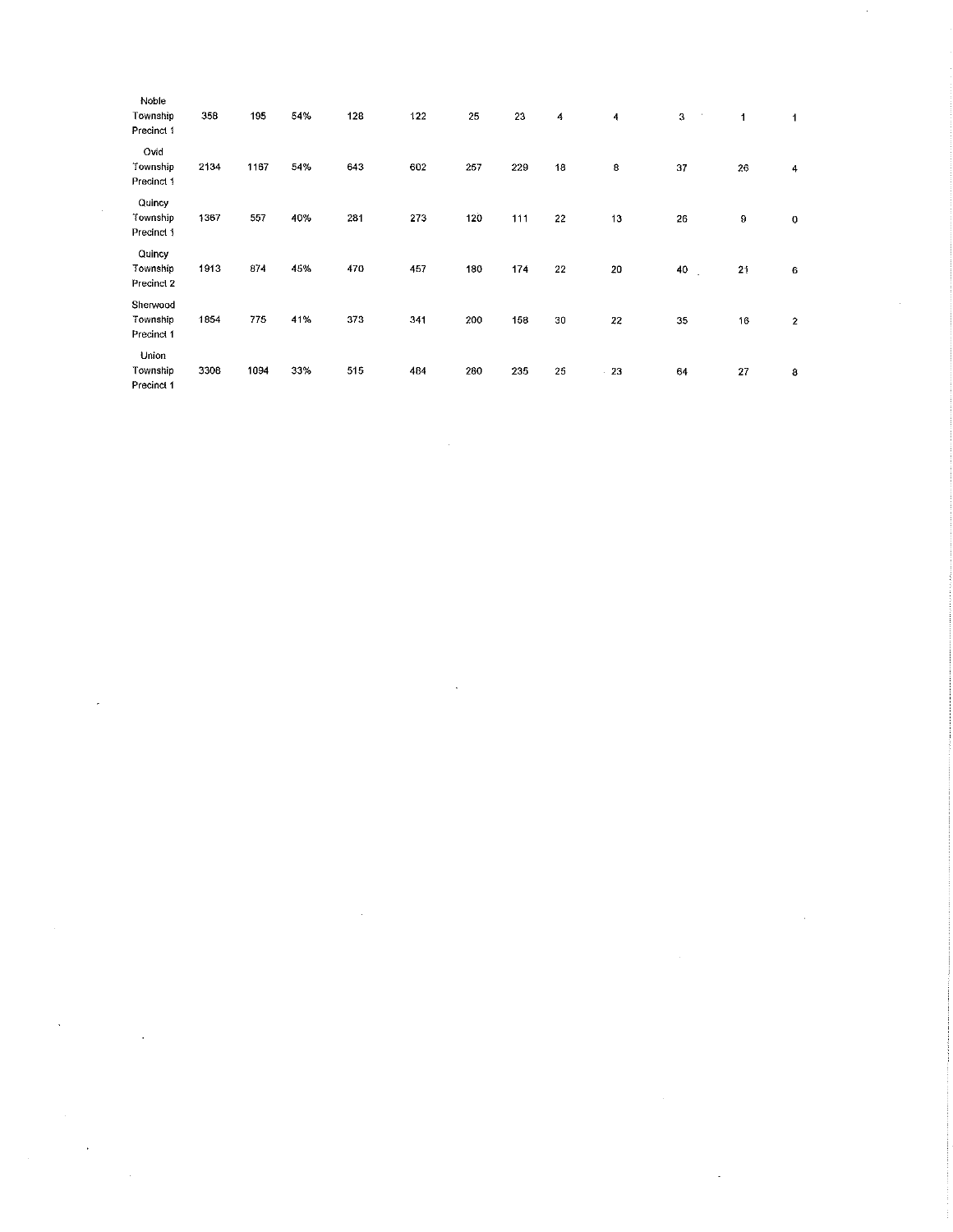### **JUSTICE OF SUPREME COURT**

| TOTALS: 22 of 22 Precincts         | Registered<br>Voters | Ballots<br>Cast | Turnout | Samuel<br><b>Bagenstos</b> | Megan<br>Kathleen<br>Cavanagh | Elizabeth<br>T.<br><b>Clement</b> | Doug<br>Dern | Kerry<br>Lee<br>Morgan | Kurtis<br>T.<br>Wilder | Write<br>In    |
|------------------------------------|----------------------|-----------------|---------|----------------------------|-------------------------------|-----------------------------------|--------------|------------------------|------------------------|----------------|
| <b>Totals</b>                      | 32814                | 15448           | 47%     | 1444                       | 4627                          | 8170                              | 998          | 1192                   | 6121                   | 189            |
| Algansee Township Precinct 1       | 1283                 | 745             | 58%     | 111                        | 249                           | 338                               | 39           | 40                     | 290                    | $\overline{c}$ |
| Batavia Township Precinct 1        | 1062                 | 501             | 47%     | 32                         | 188                           | 238                               | 42           | 40                     | 190                    | 17             |
| Bethel Township Precinct 1         | 943                  | 446             | 47%     | 22                         | 91                            | 266                               | 33           | 43                     | 195                    | 7              |
| Bronson City Precinct 1            | 1459                 | 562             | 38%     | 84                         | 214                           | 265                               | 32           | 57                     | 206                    | 11             |
| <b>Bronson Township Precinct 1</b> | 1018                 | 513             | 50%     | 36                         | 197                           | 269                               | 36           | 46                     | $192 -$                | 5              |
| <b>Butler Township Precinct 1</b>  | 836                  | 483             | 57%     | 36                         | 109                           | 288                               | 40           | 48                     | 212                    | 1              |
| California Township Precinct 1     | 453                  | 177             | 39%     | 28                         | 52                            | 99                                | 6            | 16                     | 74                     | 0              |
| Coldwater City Precinct 1          | 1797                 | 709             | 39%     | 90                         | 256                           | 311                               | 40           | 57                     | 210                    | 19             |
| Coldwater City Precinct 2          | 1897                 | 879             | 46%     | 57                         | 226                           | 504                               | 76           | 94                     | 318                    | 12             |
| Coldwater City Precinct 3          | 2149                 | 1193            | 55%     | 218                        | 438                           | 602                               | 42           | 67                     | 457                    | 15             |
| Coldwater City Precinct 4          | 1746                 | 727             | 41%     | 62                         | 267                           | 362                               | 42           | 68                     | 260                    | 16             |
| Coldwater Township Precinct 1      | 2843                 | 1544            | 54%     | 89                         | 287                           | 964                               | 135          | 105                    | 715                    | 10             |
| Gilead Township Precinct 1         | 505                  | 293             | 58%     | 37                         | 102                           | 135                               | 10           | 18                     | 104                    | 11             |
| Girard Township Precinct 1         | 1514                 | 792             | 52%     | 31                         | 301                           | 440                               | 41           | 48                     | 310                    | з              |
| Kinderhook Township Precinct 1     | 1430                 | 700             | 48%     | 38                         | 146                           | 417                               | 59           | 61                     | 318                    | 4              |
| Matteson Township Precinct 1       | 945                  | 522             | 55%     | 65                         | 181                           | 252                               | 22           | 35                     | 202                    | 5              |
| Noble Township Precinct 1          | 358                  | 195             | 54%     | 9                          | 57                            | 110                               | 15           | 17                     | 85                     | 0              |
| Ovid Township Precinct 1           | 2134                 | 1167            | 54%     | 75                         | 234                           | 685                               | 91           | 82                     | 491                    | 11             |
| Quincy Township Precinct 1         | 1367                 | 557             | 40%     | 69                         | 175                           | 259                               | 30           | 37                     | 213                    | 6              |
| Quincy Township Precinct 2         | 1913                 | 874             | 45%     | 47                         | 343                           | 462                               | 53           | 59                     | 330                    | 10             |
| Sherwood Township Precinct 1       | 1854                 | 775             | 41%     | 63                         | 184                           | 399                               | 69           | 71                     | 302                    | 3              |
| Union Township Precinct 1          | 3308                 | 1094            | 33%     | 145                        | 330                           | 505                               | 45           | 83                     | 447                    | 21             |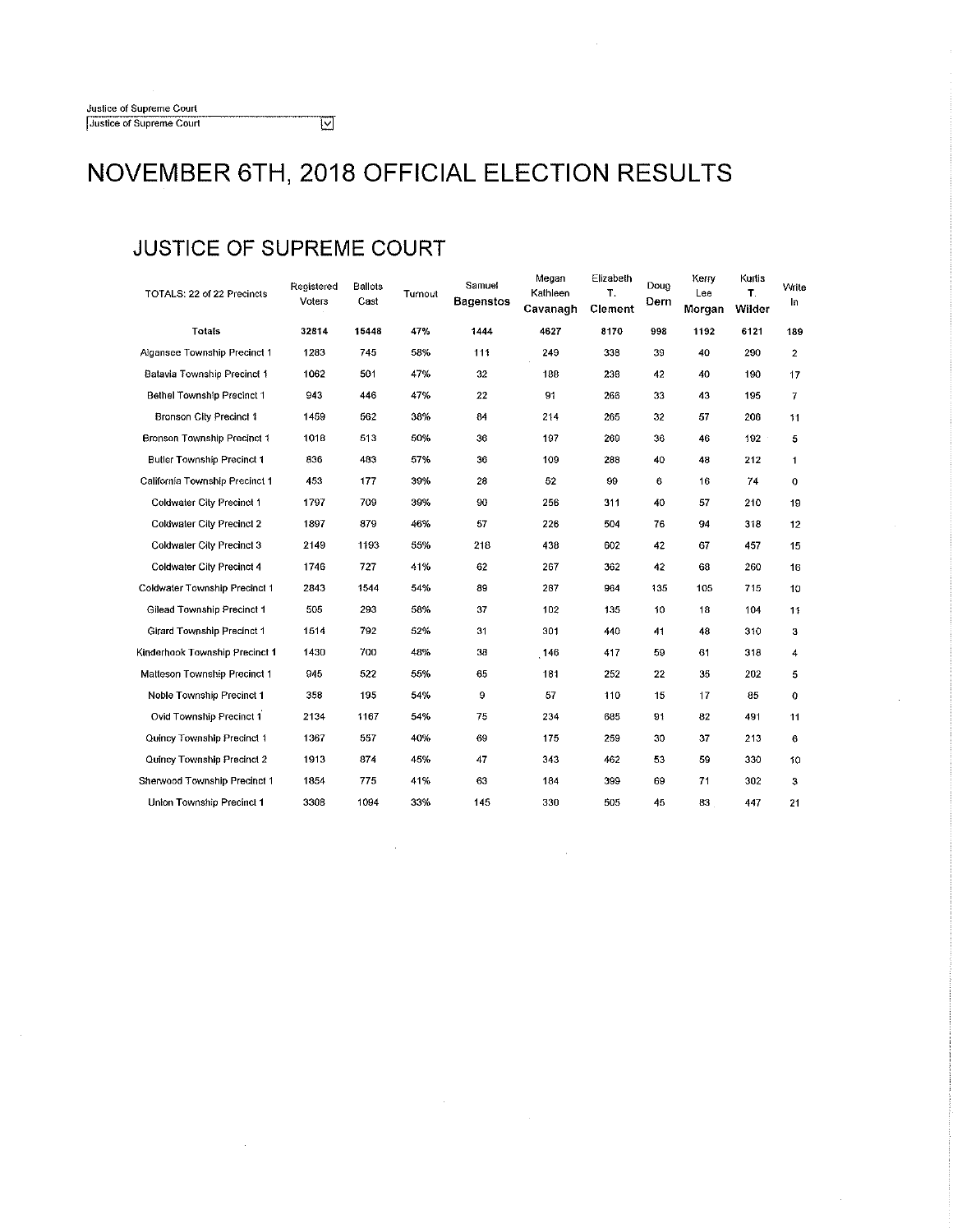### **JUDGE OF COURT OF APPEALS -1ST DISTRICT**

 $\overline{\triangledown}$ 

| TOTALS: 22 of 22 Precincts        | Registered<br>Voters | <b>Ballots</b><br>Cast | Turnout | Kirsten<br>Frank<br>Kelly | Michael<br>J.<br>Riordan | Write<br>In  |
|-----------------------------------|----------------------|------------------------|---------|---------------------------|--------------------------|--------------|
| Totals                            | 32814                | 15448                  | 47%     | 9759                      | 8859                     | 231          |
| Algansee Township Precinct 1      | 1283                 | 745                    | 58%     | 480                       | 380                      | $\mathbf{2}$ |
| Batavia Township Precinct 1       | 1062                 | 501                    | 47%     | 295                       | 301                      | 17           |
| <b>Bethel Township Precinct 1</b> | 943                  | 446                    | 47%     | 308                       | 248                      | 6            |
| Bronson City Precinct 1           | 1459                 | 562                    | 38%     | 373                       | 361                      | 14           |
| Bronson Township Precinct 1       | 1018                 | 513                    | 50%     | 347                       | 316                      | 6            |
| Butler Township Precinct 1        | 836                  | 483                    | 57%     | 290                       | 299                      | 5            |
| California Township Precinct 1    | 453                  | 177                    | 39%     | 129                       | 105                      | 0            |
| Coldwater City Precinct 1         | 1797                 | 709                    | 39%     | 391                       | 360                      | 24           |
| Coldwater City Precinct 2         | 1897                 | 879                    | 46%     | 608                       | 457                      | 20           |
| Coldwater City Precinct 3         | 2149                 | 1193                   | 55%     | 774                       | 722                      | 17           |
| Coldwater City Precinct 4         | 1746                 | 727                    | 41%     | 493                       | 355                      | 20           |
| Coldwater Township Precinct 1     | 2843                 | 1544                   | 54%     | 971                       | 960                      | 12           |
| <b>Gilead Township Precinct 1</b> | 505                  | 293                    | 58%     | 177                       | 159                      | 7            |
| Girard Township Precinct 1        | 1514                 | 792                    | 52%     | 500                       | 497                      | 9            |
| Kinderhook Township Precinct 1    | 1430                 | 700                    | 48%     | 458                       | 378                      | 9            |
| Matteson Township Precinct 1      | 945                  | 522                    | 55%     | 304                       | 309                      | 4            |
| Noble Township Precinct 1         | 358                  | 195                    | 54%     | 136                       | 118                      | 1            |
| Ovid Township Precinct 1          | 2134                 | 1167                   | 54%     | 702                       | 700                      | 13           |
| Quincy Township Precinct 1        | 1367                 | 557                    | 40%     | 370                       | 311                      | 9            |
| Quincy Township Precinct 2        | 1913                 | 874                    | 45%     | 526                       | 537                      | 8            |
| Sherwood Township Precinct 1      | 1854                 | 775                    | 41%     | 473                       | 365                      | 4            |
| Union Township Precinct 1         | 3308                 | 1094                   | 33%     | 654                       | 621                      | 24           |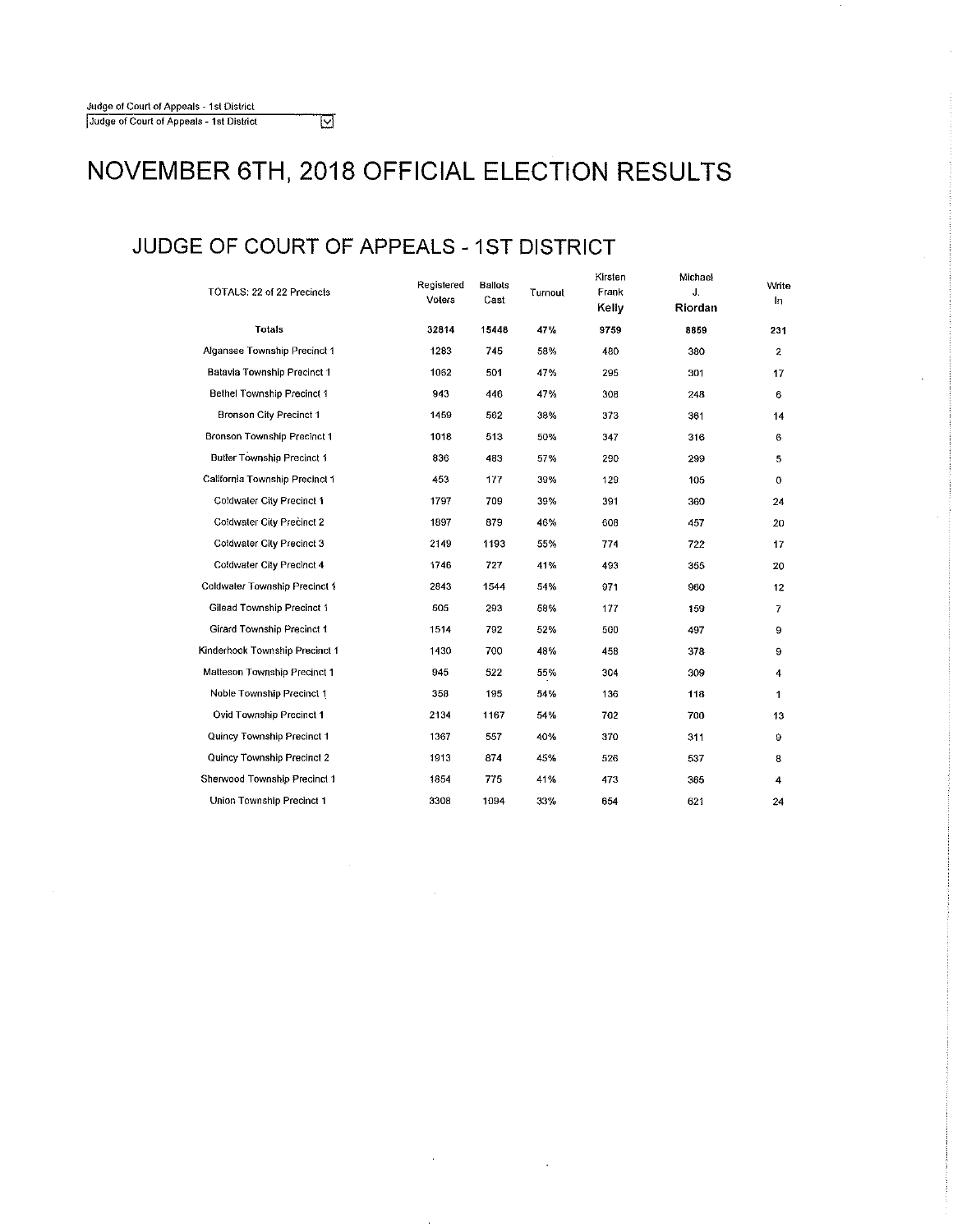$\bar{z}$ 

 $\alpha$ 

### **NOVEMBER 6TH, 2018 OFFICIAL ELECTION RESULTS**

### **JUDGE OF COURT OF APPEALS** - **1 ST DISTRIST PARTIAL**

 $\sim 10^{11}$  km s  $^{-1}$  km

| TOTALS: 22 of 22 Precincts     | Registered<br>Voters | <b>Ballots</b><br>Cast | Turnout | Thomas<br>C.<br>Cameron | Write<br>In |
|--------------------------------|----------------------|------------------------|---------|-------------------------|-------------|
| Totals                         | 32814                | 15448                  | 47%     | 10922                   | 197         |
| Algansee Township Precinct 1   | 1283                 | 745                    | 58%     | 491                     | 4           |
| Batavia Township Precinct 1    | 1062                 | 501                    | 47%     | 350                     | 9           |
| Bethel Township Precinct 1     | 943                  | 446                    | 47%     | 328                     | 6           |
| <b>Bronson City Precinct 1</b> | 1459                 | 562                    | 38%     | 441                     | 10          |
| Bronson Township Precinct 1    | 1018                 | 513                    | 50%     | 404                     | з           |
| Butler Township Precinct 1     | 836                  | 483                    | 57%     | 365                     | 4           |
| California Township Precinct 1 | 453                  | 177                    | 39%     | 133                     | 2           |
| Coldwater City Precinct 1      | 1797                 | 709                    | 39%     | 456                     | 22          |
| Coldwater City Precinct 2      | 1897                 | 879                    | 46%     | 645                     | 11          |
| Coldwater City Precinct 3      | 2149                 | 1193                   | 55%     | 849                     | 12          |
| Coldwater City Precinct 4      | 1746                 | 727                    | 41%     | 512                     | 20          |
| Coldwater Township Precinct 1  | 2843                 | 1544                   | 54%     | 1131                    | 17          |
| Gilead Township Precinct 1     | 505                  | 293                    | 58%     | 199                     | 5           |
| Girard Township Precinct 1     | 1514                 | 792                    | 52%     | 566                     | 6           |
| Kinderhook Township Precinct 1 | 1430                 | 700                    | 48%     | 480                     | 5           |
| Malteson Township Precinct 1   | 945                  | 522                    | 55%     | 358                     | 4           |
| Noble Township Precinct 1      | 358                  | 195                    | 54%     | 157                     | 1           |
| Ovid Township Precinct 1       | 2134                 | 1167                   | 54%     | 816                     | 9           |
| Quincy Township Precinct 1     | 1367                 | 557                    | 40%     | 388                     | 8           |
| Quincy Township Precinct 2     | 1913                 | 874                    | 45%     | 627                     | 8           |
| Sherwood Township Precinct 1   | 1854                 | 775                    | 41%     | 488                     | 11          |
| Union Township Precinct 1      | 3308                 | 1094                   | 33%     | 738                     | 20          |

 $\sim$ 

 $\sim$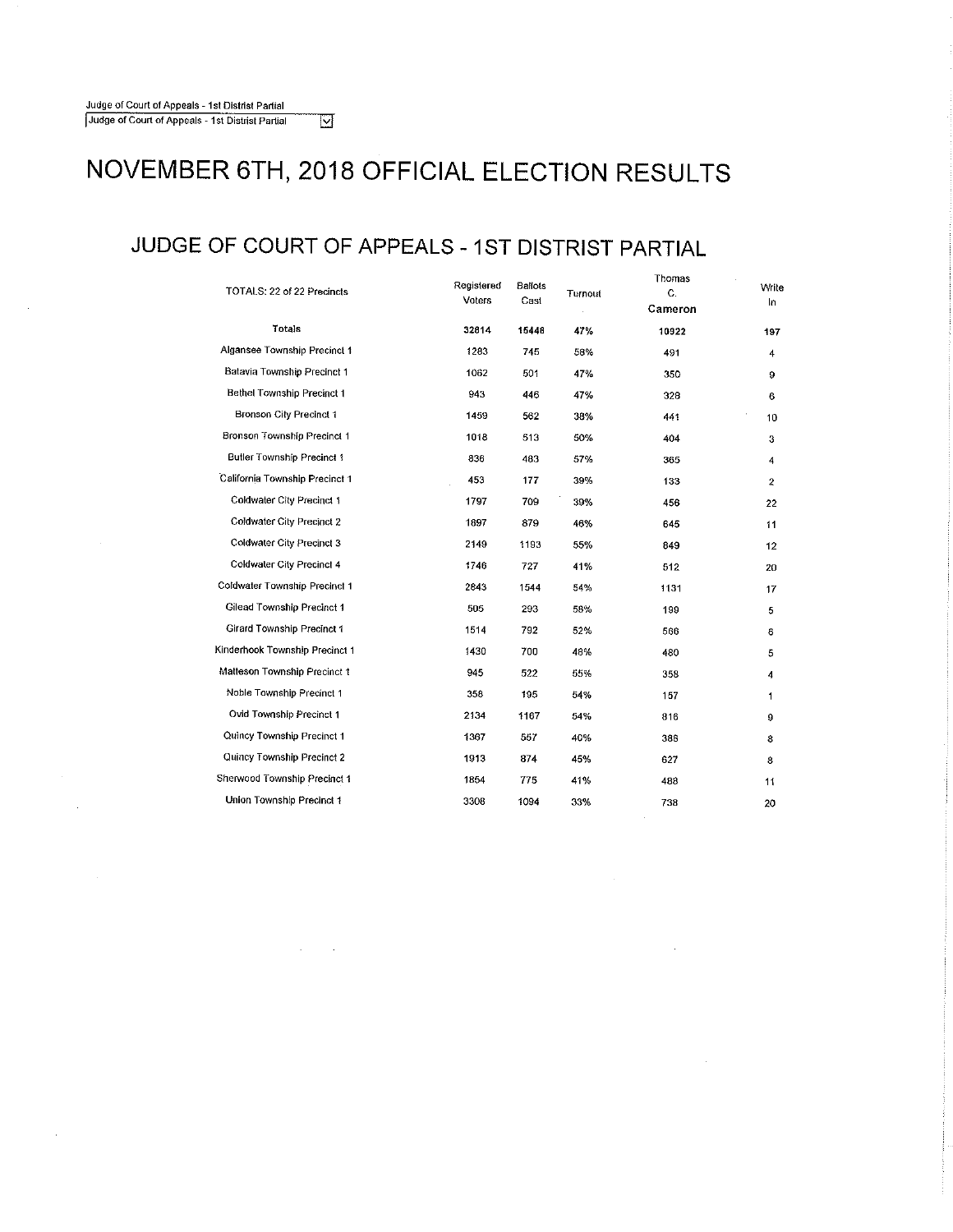### **JUDGE OF PROBATE COURT**

| TOTALS: 22 of 22 Precincts        | Registered<br>Voters | <b>Ballots</b><br>Cast | Turnout | Kirk<br>Kashian | Write<br>in.   |
|-----------------------------------|----------------------|------------------------|---------|-----------------|----------------|
| <b>Totals</b>                     | 32814                | 15448                  | 47%     | 11711           | 264            |
| Algansee Township Precinct 1      | 1283                 | 745                    | 58%     | 537             | 5              |
| Batavia Township Precinct 1       | 1062                 | 501                    | 47%     | 368             | 13             |
| Bethel Township Precinct 1        | 943                  | 446                    | 47%     | 360             | 6              |
| Bronson City Precinct 1           | 1459                 | 562                    | 38%     | 454             | 10             |
| Bronson Township Precinct 1       | 1018                 | 513                    | 50%     | 416             | 3              |
| <b>Butler Township Precinct 1</b> | 836                  | 483                    | 57%     | 373             | 10             |
| California Township Precinct 1    | 453                  | 177                    | 39%     | 135             | $\overline{2}$ |
| <b>Coldwater City Precinct 1</b>  | 1797                 | 709                    | 39%     | 492             | 34             |
| Coldwater City Precinct 2         | 1897                 | 879                    | 46%     | 686             | 16             |
| Coldwater City Precinct 3         | 2149                 | 1193                   | 55%     | 939             | 23             |
| Coldwater City Precinct 4         | 1746                 | 727                    | 41%     | 541             | 18             |
| Coldwater Township Precinct 1     | 2843                 | 1544                   | 64%     | 1219            | 25             |
| Gilead Township Precinct 1        | 505                  | 293                    | 58%     | 215             | 7              |
| Girard Township Precinct 1        | 1514                 | 792                    | 52%     | 598             | 8              |
| Kinderhook Township Precinct 1    | 1430                 | 700                    | 48%     | 537             | 14             |
| Matteson Township Precinct 1      | 945                  | 522                    | 55%     | 366             | 6              |
| Noble Township Precinct 1         | 358                  | 195                    | 54%     | 163             | 1              |
| Ovid Township Precinct 1          | 2134                 | 1167                   | 54%     | 894             | 16             |
| Quincy Township Precinct 1        | 1367                 | 557                    | 40%     | 420             | 7              |
| Quincy Township Precinct 2        | 1913                 | 874                    | 45%     | 686             | 11             |
| Sherwood Township Precinct 1      | 1854                 | 775                    | 41%     | 514             | 10             |
| Union Township Precinct 1         | 3308                 | 1094                   | 33%     | 798             | 19             |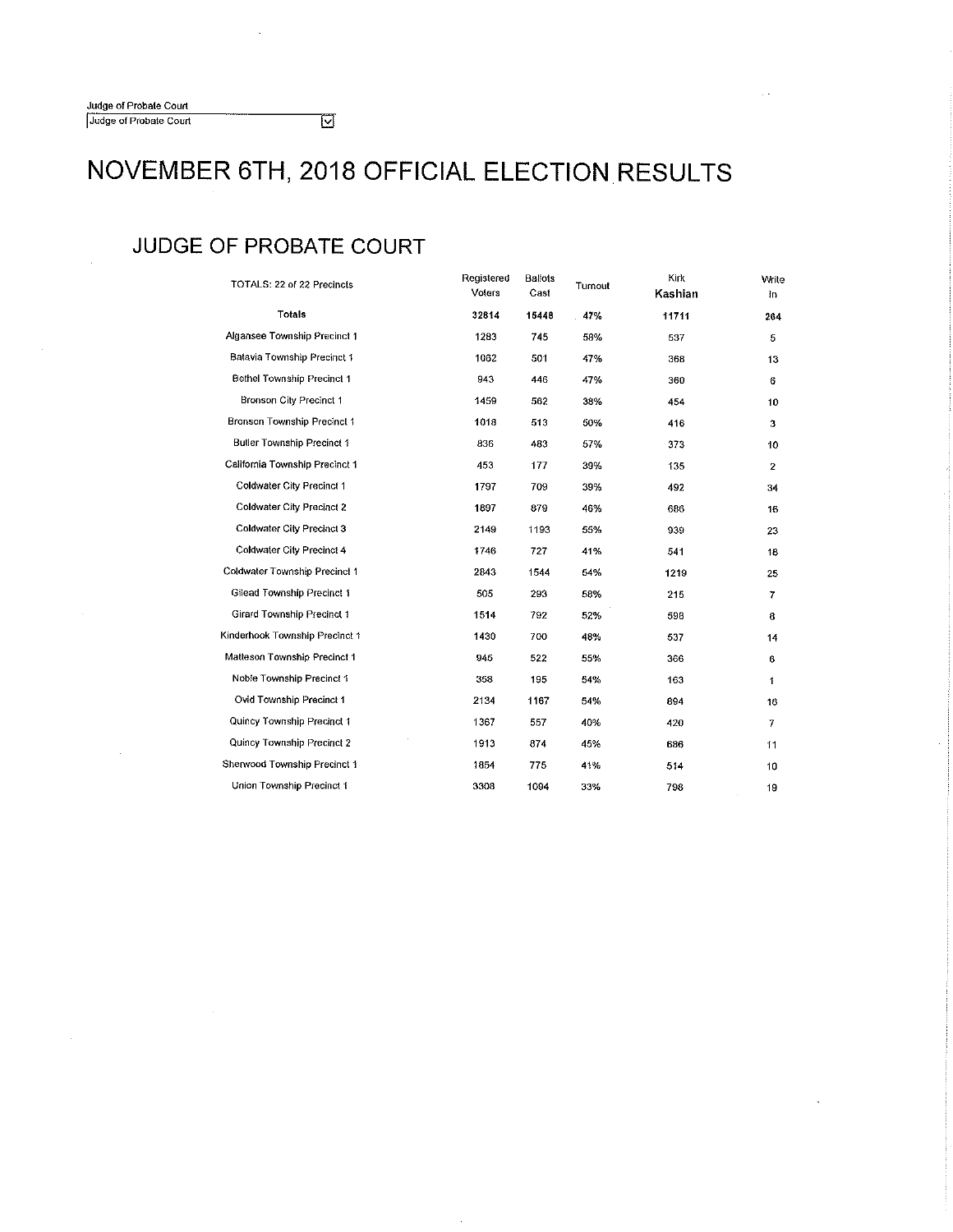$\overline{\mathbb{M}}$ 

### **STATE 18-1**

| TOTALS: 22 of 22 Precincts        | Registered<br>Voters | Ballots<br>Cast | Tumout | Yes  | No   |
|-----------------------------------|----------------------|-----------------|--------|------|------|
| Totals                            | 32814                | 15448           | 47%    | 7154 | 7948 |
| Algansee Township Precinct 1      | 1283                 | 745             | 58%    | 280  | 451  |
| Batavia Township Precinct 1       | 1062                 | 501             | 47%    | 209  | 286  |
| <b>Bethel Township Precinct 1</b> | 943                  | 446             | 47%    | 187  | 254  |
| Bronson City Precinct 1           | 1459                 | 562             | 38%    | 300  | 247  |
| Bronson Township Precinct 1       | 1018                 | 513             | 50%    | 212  | 295  |
| Butler Township Precinct 1        | 836                  | 483             | 57%    | 227  | 253  |
| California Township Precinct 1    | 453                  | 177             | 39%    | 77   | 94   |
| Coldwater City Precinct 1         | 1797                 | 709             | 39%    | 360  | 293  |
| Coldwater City Precinct 2         | 1897                 | 879             | 46%    | 460  | 394  |
| Coldwater City Precinct 3         | 2149                 | 1193            | 55%    | 546  | 627  |
| Coldwater City Precinct 4         | 1746                 | 727             | 41%    | 391  | 313  |
| Coldwater Township Precinct 1     | 2843                 | 1544            | 54%    | 666  | 837  |
| Gilead Township Precinct 1        | 505                  | 293             | 58%    | 145  | 142  |
| Girard Township Precinct 1        | 1514                 | 792             | 52%    | 361  | 418  |
| Kinderhook Township Precinct 1    | 1430                 | 700             | 48%    | 306  | 376  |
| Matteson Township Precinct 1      | 945                  | 522             | 55%    | 210  | 304  |
| Noble Township Precinct 1         | 358                  | 195             | 54%    | 75   | 116  |
| Ovid Township Precinct 1          | 2134                 | 1167            | 54%    | 506  | 632  |
| Quincy Township Precinct 1        | 1367                 | 557             | 40%    | 272  | 278  |
| Quincy Township Precinct 2        | 1913                 | 874             | 45%    | 399  | 458  |
| Sherwood Township Precinct 1      | 1854                 | 775             | 41%    | 399  | 369  |
| Union Township Precinct 1         | 3308                 | 1094            | 33%    | 566  | 511  |
|                                   |                      |                 |        |      |      |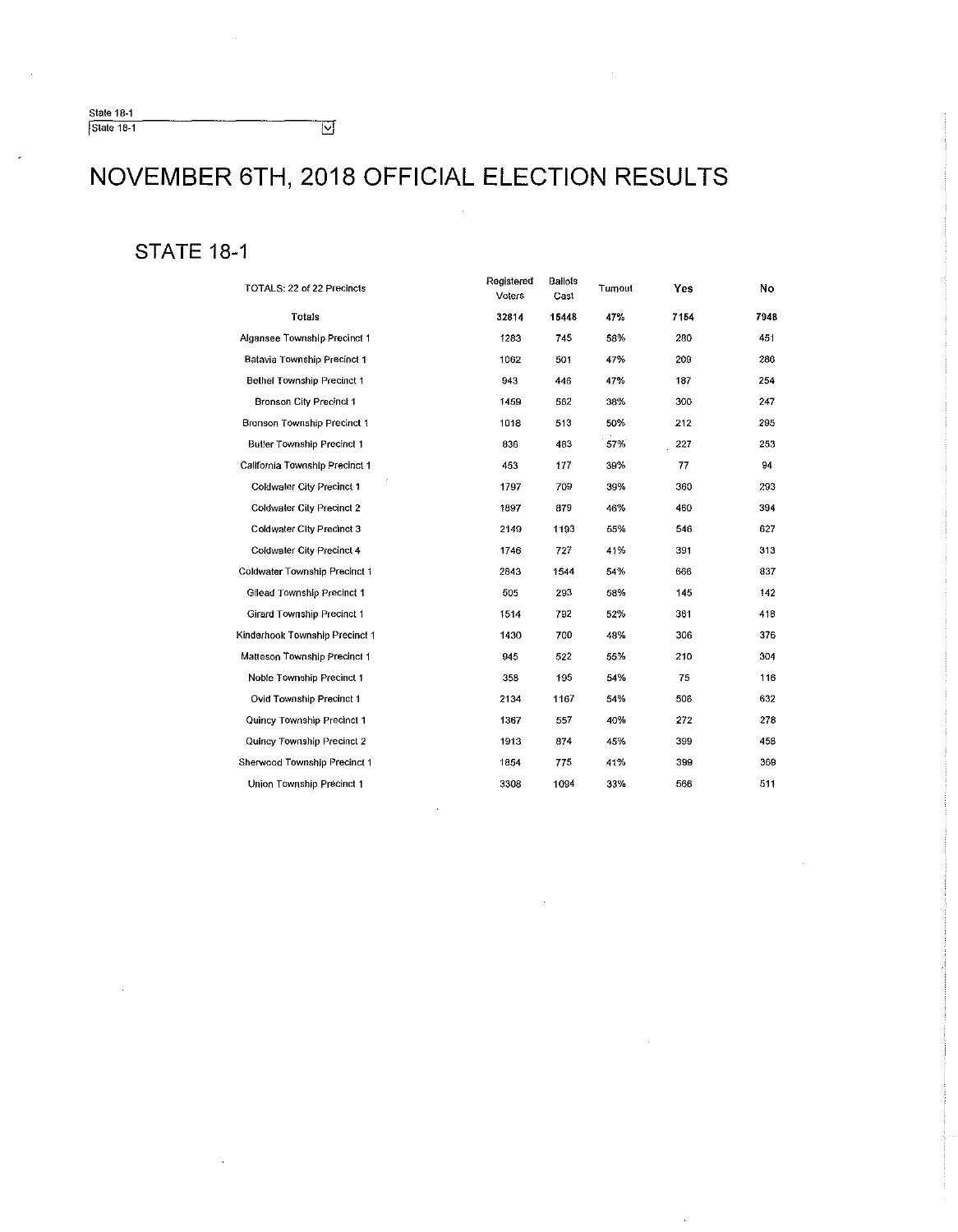$\overline{\Xi}$ 

 $\bar{\phantom{a}}$ 

#### **STATE 18-2**

| TOTALS: 22 of 22 Precincts        | Registered<br>Voters | <b>Ballots</b><br>Cast | Turnout                            | Yes  | No   |
|-----------------------------------|----------------------|------------------------|------------------------------------|------|------|
| <b>Totals</b>                     | 32814                | 15448                  | 47%                                | 7029 | 7747 |
| Algansee Township Precinct 1      | 1283                 | 745                    | 58%                                | 316  | 400  |
| Batavia Township Precinct 1       | 1062                 | 501                    | 47%                                | 200  | 290  |
| Bethel Township Precinct 1        | 943                  | 446                    | 47%                                | 189  | 242  |
| Bronson City Precinct 1           | 1459                 | 562                    | 38%                                | 266  | 271  |
| Bronson Township Precinct 1       | 1018                 | 513                    | 50%                                | 205  | 287  |
| <b>Butler Township Precinct 1</b> | 836                  | 483                    | 57%                                | 206  | 269  |
| California Township Precinct 1    | 453                  | 177                    | 39%                                | 68   | 96   |
| Coldwater City Precinct 1         | 1797                 | 709                    | 39%                                | 376  | 259  |
| Coldwater City Precinct 2         | 1897                 | 879                    | 46%                                | 459  | 379  |
| Coldwater City Precinct 3         | 2149                 | 1193                   | 55%                                | 624  | 527  |
| Coldwater City Precinct 4         | 1746                 | 727                    | 41%                                | 396  | 304  |
| Coldwater Township Precinct 1     | 2843                 | 1544                   | 54%<br>$\hat{\boldsymbol{\theta}}$ | 675  | 306  |
| Gilead Township Precinct 1        | 505                  | 293                    | 58%                                | 119  | 158  |
| Girard Township Precinct 1        | 1514                 | 792                    | 52%                                | 344  | 415  |
| Kinderhook Township Precinct 1    | 1430                 | 700                    | 48%                                | 290  | 375  |
| Matteson Township Precinct 1      | 945                  | 522                    | 55%                                | 231  | 267  |
| Noble Township Precinct 1         | 358                  | 195                    | 54%                                | 67   | 122  |
| Ovid Township Precinct 1          | 2134                 | 1167                   | 54%                                | 525  | 592  |
| Quincy Township Precinct 1        | 1367                 | 557                    | 40%                                | 232  | 296  |
| Quincy Township Precinct 2        | 1913                 | 874                    | 45%                                | 362  | 481  |
| Sherwood Township Precinct 1      | 1854                 | 775                    | 41%                                | 367  | 371  |
| Union Township Precinct 1         | 3308                 | 1094                   | 33%                                | 512  | 540  |

 $\bar{\alpha}$